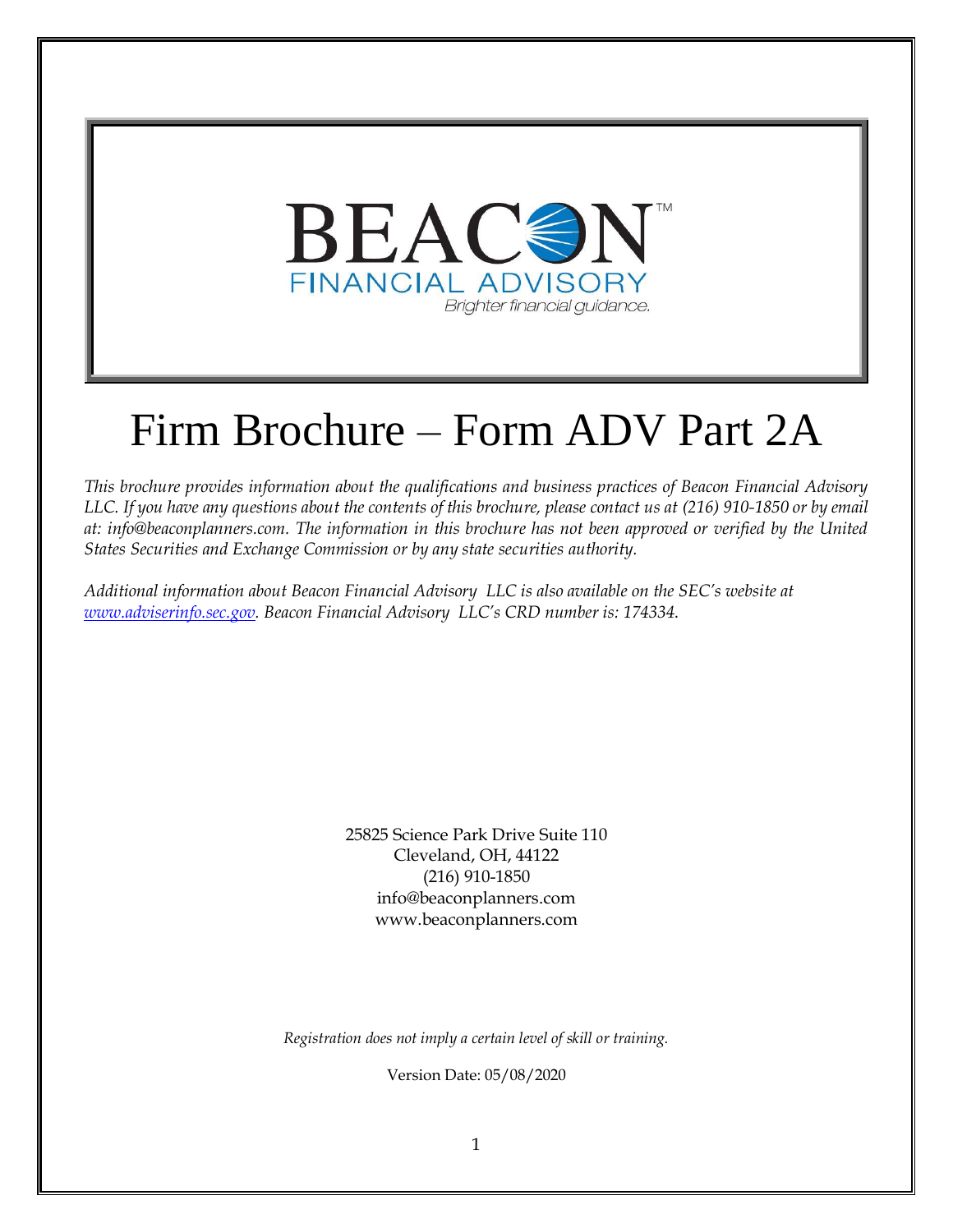# **Item 2: Material Changes**

<span id="page-1-0"></span>The material changes in this brochure from the last annual updating amendment of Beacon Financial Advisory LLC on 2/14/2019 are described below. Material changes relate to Beacon Financial Advisory LLC's policies, practices or conflicts of interests.

#### **05/08/2020**

Conflicts of interest has been updated under Item 10

#### **01/30/2020**

Conflicts of interest has been updated under Item 10

#### **02/20/2020**

Section C. Client Responsibility for Third Party Fees has been updated under Item 5

# **03/26/2020**

Registration Relationships Material to this Advisory Business and Possible Conflicts of Interests has been updated Item 10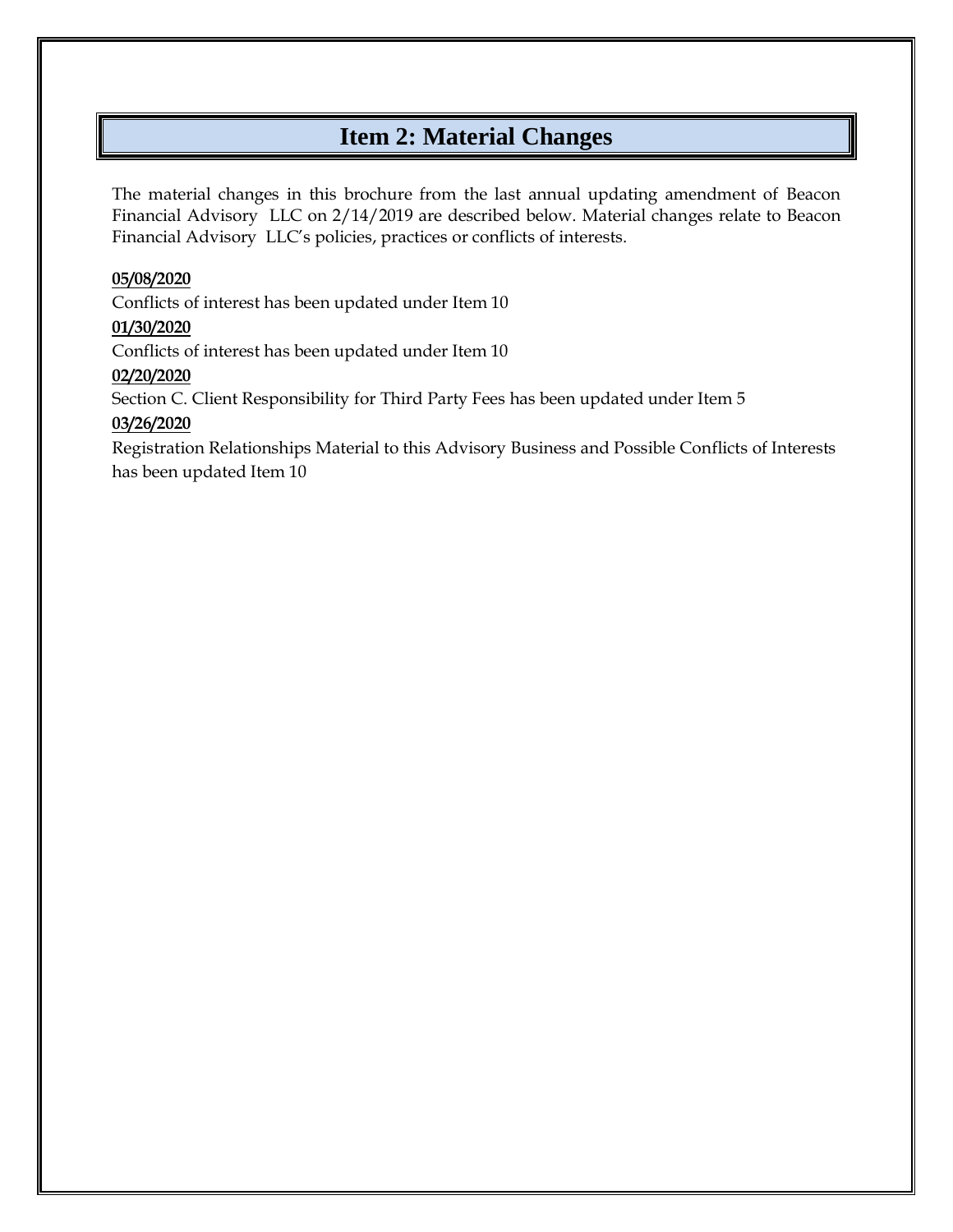# **Item 3: Table of Contents**

# <span id="page-2-0"></span>Contents

| А.             |                                                                                                           |  |  |
|----------------|-----------------------------------------------------------------------------------------------------------|--|--|
| <b>B.</b>      |                                                                                                           |  |  |
| $\mathsf{C}$ . |                                                                                                           |  |  |
|                |                                                                                                           |  |  |
| А.             |                                                                                                           |  |  |
| В.             |                                                                                                           |  |  |
| C.             |                                                                                                           |  |  |
|                |                                                                                                           |  |  |
| А.             |                                                                                                           |  |  |
| <b>B.</b>      | Registration as a Futures Commission Merchant, Commodity Pool Operator, or a Commodity Trading Advisor 15 |  |  |
| C.             | Registration Relationships Material to this Advisory Business and Possible Conflicts of Interests  15     |  |  |
| D.             | Selection of Other Advisers or Managers and How This Adviser is Compensated for Those Selections 18       |  |  |
|                |                                                                                                           |  |  |
| А.             |                                                                                                           |  |  |
| B.             |                                                                                                           |  |  |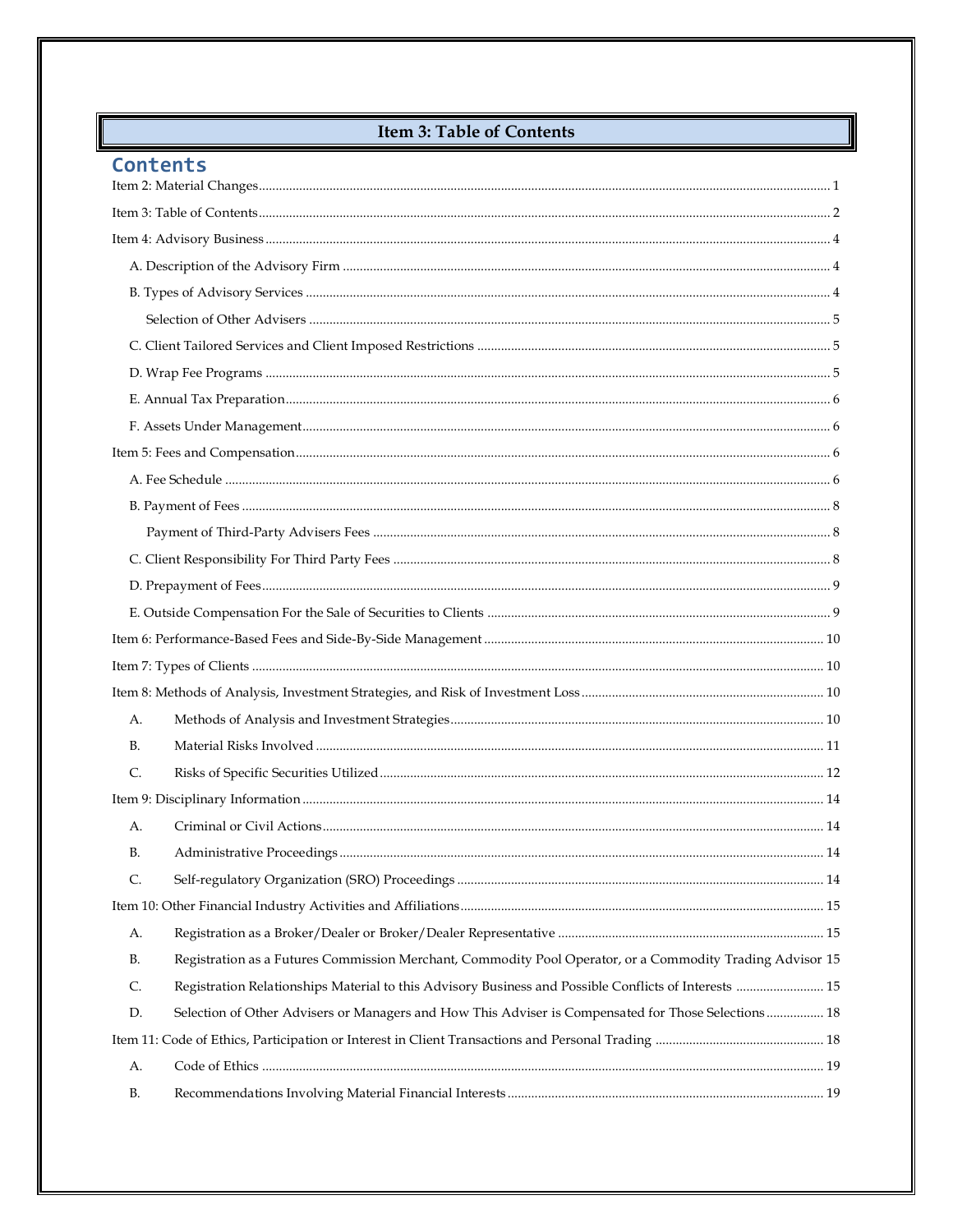| $\mathsf{C}$     |                                                                                                            |  |  |
|------------------|------------------------------------------------------------------------------------------------------------|--|--|
| D.               |                                                                                                            |  |  |
|                  |                                                                                                            |  |  |
| А.               |                                                                                                            |  |  |
|                  |                                                                                                            |  |  |
|                  |                                                                                                            |  |  |
|                  |                                                                                                            |  |  |
| <b>B.</b>        |                                                                                                            |  |  |
|                  |                                                                                                            |  |  |
| А.               |                                                                                                            |  |  |
| <b>B.</b>        |                                                                                                            |  |  |
| C.               |                                                                                                            |  |  |
| A.<br>Prizes) 22 | Economic Benefits Provided by Third Parties for Advice Rendered to Clients (Includes Sales Awards or Other |  |  |
| <b>B.</b>        |                                                                                                            |  |  |
|                  |                                                                                                            |  |  |
|                  |                                                                                                            |  |  |
|                  |                                                                                                            |  |  |
|                  |                                                                                                            |  |  |
| A.               |                                                                                                            |  |  |
| <b>B.</b>        | Financial Conditions Reasonably Likely to Impair Ability to Meet Contractual Commitments to Clients  23    |  |  |
| $\mathsf{C}$ .   |                                                                                                            |  |  |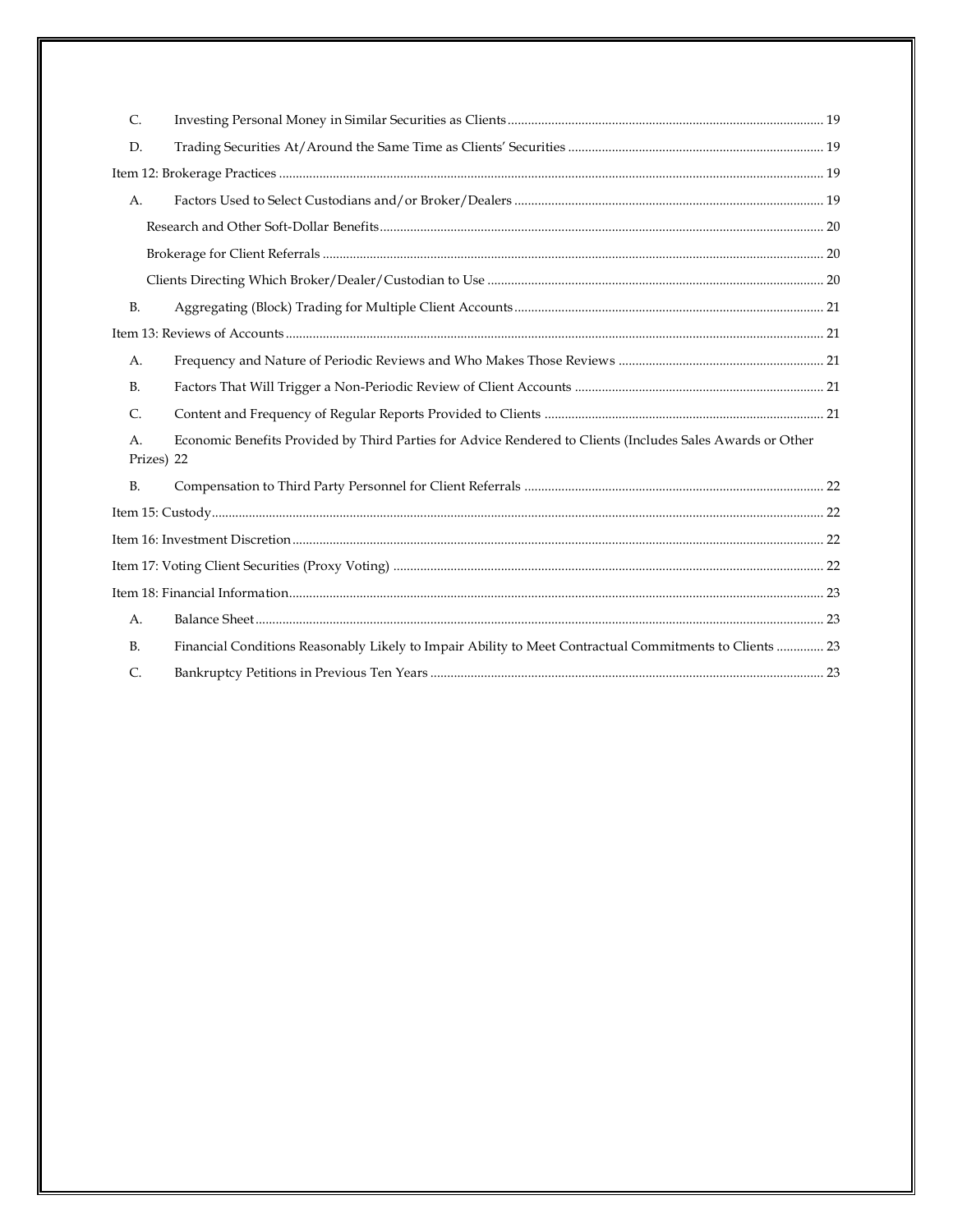#### **Item 4: Advisory Business**

#### <span id="page-4-1"></span><span id="page-4-0"></span>**A. Description of the Advisory Firm**

Beacon Financial Advisory LLC (hereinafter "Beacon FA") is a Limited Liability Company organized in the State of Ohio.

Beacon FA was formed in December 2014, and the principal owner is Gregory Giller Randall.

#### <span id="page-4-2"></span>**B. Types of Advisory Services**

#### *Portfolio Management Services*

Beacon FA offers periodic portfolio management services based on the individual goals, objectives, time horizon, and risk tolerance of each client. Beacon FA gathers pertinent client information and then constructs a plan to aid in the selection of a portfolio that matches each client's specific situation. Portfolio management services include, but are not limited to, the following:

- Investment strategy Personal investment policy
- Asset allocation Asset selection
	- Risk tolerance Regular portfolio monitoring

Beacon FA evaluates the current investments of each client with respect to their risk tolerance levels and time horizon. Beacon FA will request discretionary authority from clients in order to select securities and execute transactions without permission from the client prior to each transaction. Beacon FA may also utilize third-party investment advisers/turn-key asset management programs for certain clients.

Beacon FA seeks to provide that investment decisions are made in accordance with the fiduciary duties owed to its accounts and without consideration of Beacon FA's economic, investment or other financial interests. To meet its fiduciary obligations, Beacon FA attempts to avoid, among other things, investment or trading practices that systematically advantage or disadvantage certain client portfolios, and accordingly, Beacon FA's policy is to seek fair and equitable allocation of investment opportunities/transactions among its clients to avoid favoring one client over another over time. It is Beacon FA's policy to allocate investment opportunities and transactions it identifies as being appropriate and prudent among its clients on a fair and equitable basis over time.

#### *Retirement Plan Advisory & Consulting Services*

Beacon FA offers ongoing consulting services to pension or other employee benefit plans (including but not limited to  $401(k)$  plans). The ongoing consulting services will be based on the collective and at times, individual demographics, goals, objectives, time horizon, and/or risk tolerance of the plan's participants.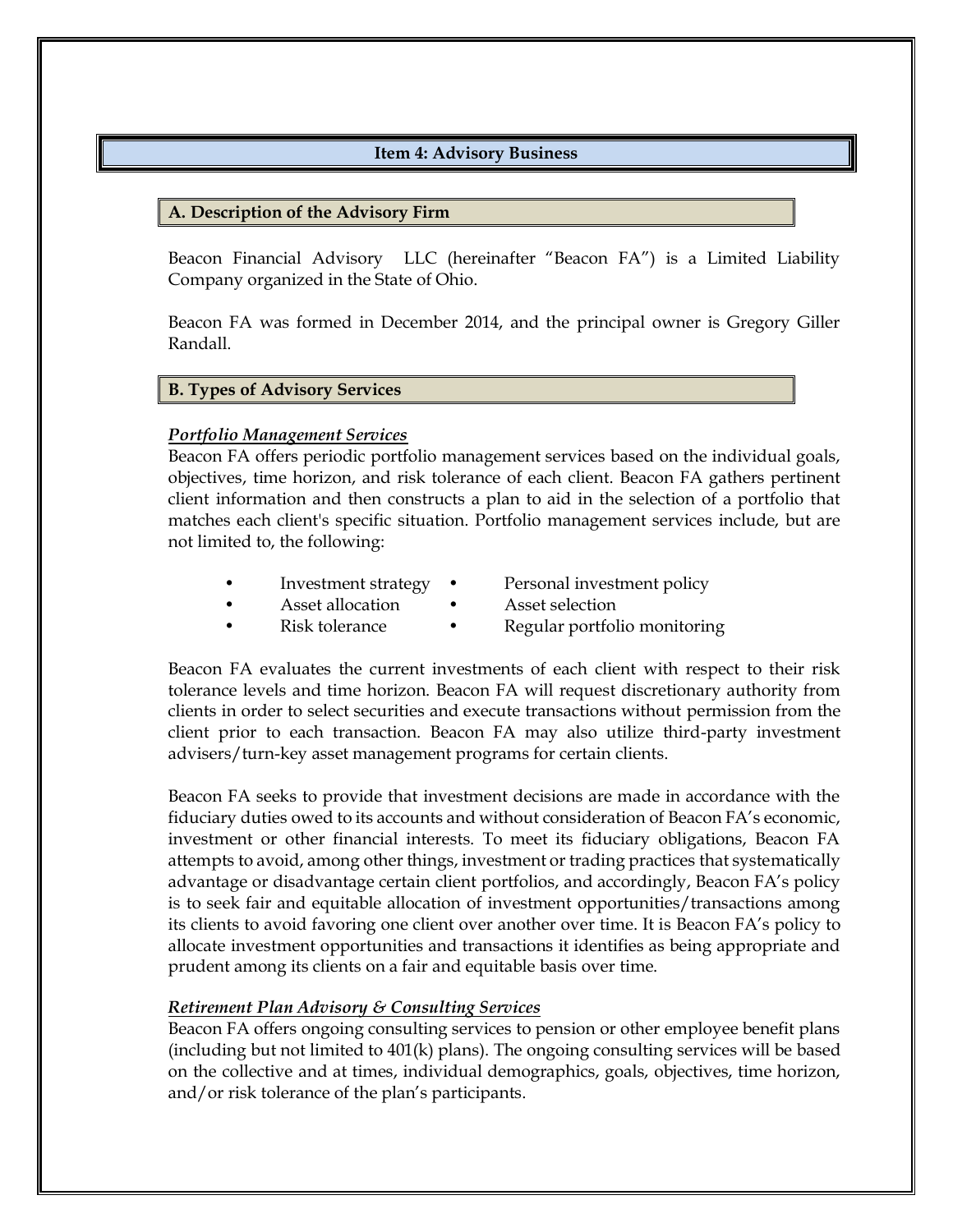#### *Financial Planning*

Financial plans and financial planning may include, but are not limited to: investment planning; life insurance; tax concerns; retirement planning; college planning; and debt /credit planning.

#### <span id="page-5-0"></span>*Selection of Other Advisers*

Beacon FA may also utilize third-party investment advisers/turn-key asset management programs for certain clients. Before selecting other advisers for clients, Beacon FA will always ensure those other advisers are properly licensed or registered as investment advisers.

# <span id="page-5-1"></span>**C. Client Tailored Services and Client Imposed Restrictions**

Beacon FA will tailor a program for each individual client. This will include an interview session to get to know the client's specific needs and requirements as well as a plan that will be executed by Beacon FA on behalf of the client. Beacon FA may use "model portfolios" together with a specific set of recommendations for each client based on their personal restrictions, needs, and targets. Clients may impose restrictions in investing in certain securities or types of securities in accordance with their values or beliefs. However, if the restrictions prevent Beacon FA from properly servicing the client account, or if the restrictions would require Beacon FA to deviate from its standard suite of services, Beacon FA reserves the right to end the relationship.

#### <span id="page-5-2"></span>**D. Wrap Fee Programs**

Beacon FA sponsors a wrap fee program called the Beacon Focus program, which is an investment program where the investor pays one stated fee that includes management fees, custodian fees, brokerage fees, mutual fund shareholder servicing fees, transaction fees, and other administrative fees. Beacon FA manages the investments in the wrap fee program but does not manage those wrap fee accounts any differently than non-wrap fee accounts. Fees paid under the wrap fee program will be given to Beacon FA as a management fee.

Fees paid under the wrap fee program are not based directly upon the actual transaction or execution costs for the transactions within an investor's account. Depending on the underlying investments in an investor's wrap fee program account and how much trading an investors expects to do within the wrap fee program account, the investor may pay more for a wrap fee program account than if the investor chooses another Beacon FA advisory program that is not part of a wrap fee program, or if the investor chooses to pay separately for all of the transaction costs (e.g., pay the advisory fee plus all commissions).

Beacon FA offers both wrap fee portfolio management and non-wrap portfolio management to its clients.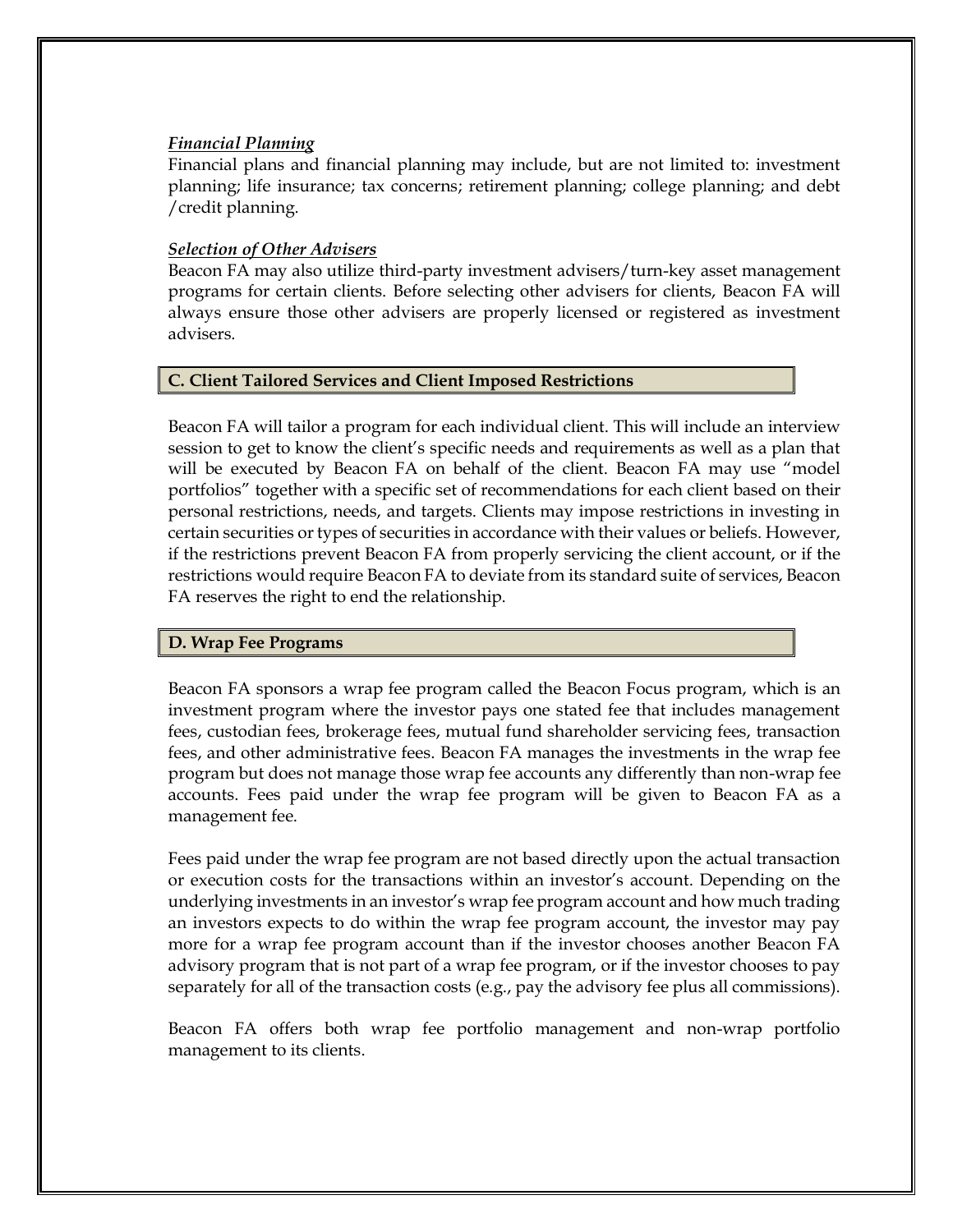#### <span id="page-6-0"></span>**E. Annual Tax Preparation**

Beacon Advisers may offer annual tax preparation as part of their services.

# <span id="page-6-1"></span>**F. Assets Under Management**

Beacon FA has the following assets under management:

| <b>Discretionary</b><br>  Amounts: | Non-discretionary<br><b>Amounts:</b> | Date Calculated: |
|------------------------------------|--------------------------------------|------------------|
| $\frac{1}{2}$ \$414,478,764.00     | \$39,439,104.00                      | 12/2019          |

#### **Item 5: Fees and Compensation**

<span id="page-6-3"></span><span id="page-6-2"></span>**A. Fee Schedule**

*Asset-Based Fees for Portfolio Management*

#### **Wrap Fee Portfolio Management**

| Total Assets Under Management      | <b>Maximum -Total Fee</b> |
|------------------------------------|---------------------------|
| $\parallel$ \$0 - \$1,000,000      | 1.80%                     |
| $\vert$ \$1,000,001 - \$2,000,000  | 1.45%                     |
| $\frac{1}{2}$ \$2,000,001 – And Up | Negotiable                |

#### **Non-Wrap Portfolio Management**

| Total Assets Under Management      | <b>Total Fee</b> |
|------------------------------------|------------------|
| $\parallel$ \$0 - \$1,000,000      | 1.61%            |
| $\mid$ \$1,000,001 - \$2,000,000   | 1.31%            |
| $\frac{1}{2}$ \$2,000,001 - And Up | Negotiable       |

Beacon FA bills based on the ending quarterly account balance preceding the billing period. Beacon FA may also utilize third-party investment advisers/turn-key asset management programs for certain clients, and these fees are charged to the client in addition to the fee schedule set forth above.

These fees are generally negotiable and the final fee schedule is attached as Exhibit II of the client contract. Clients may terminate the agreement without penalty for a full refund of Beacon FA's fees within five business days of signing the client contract. Thereafter, clients may terminate the client contract generally with 30 days' written notice.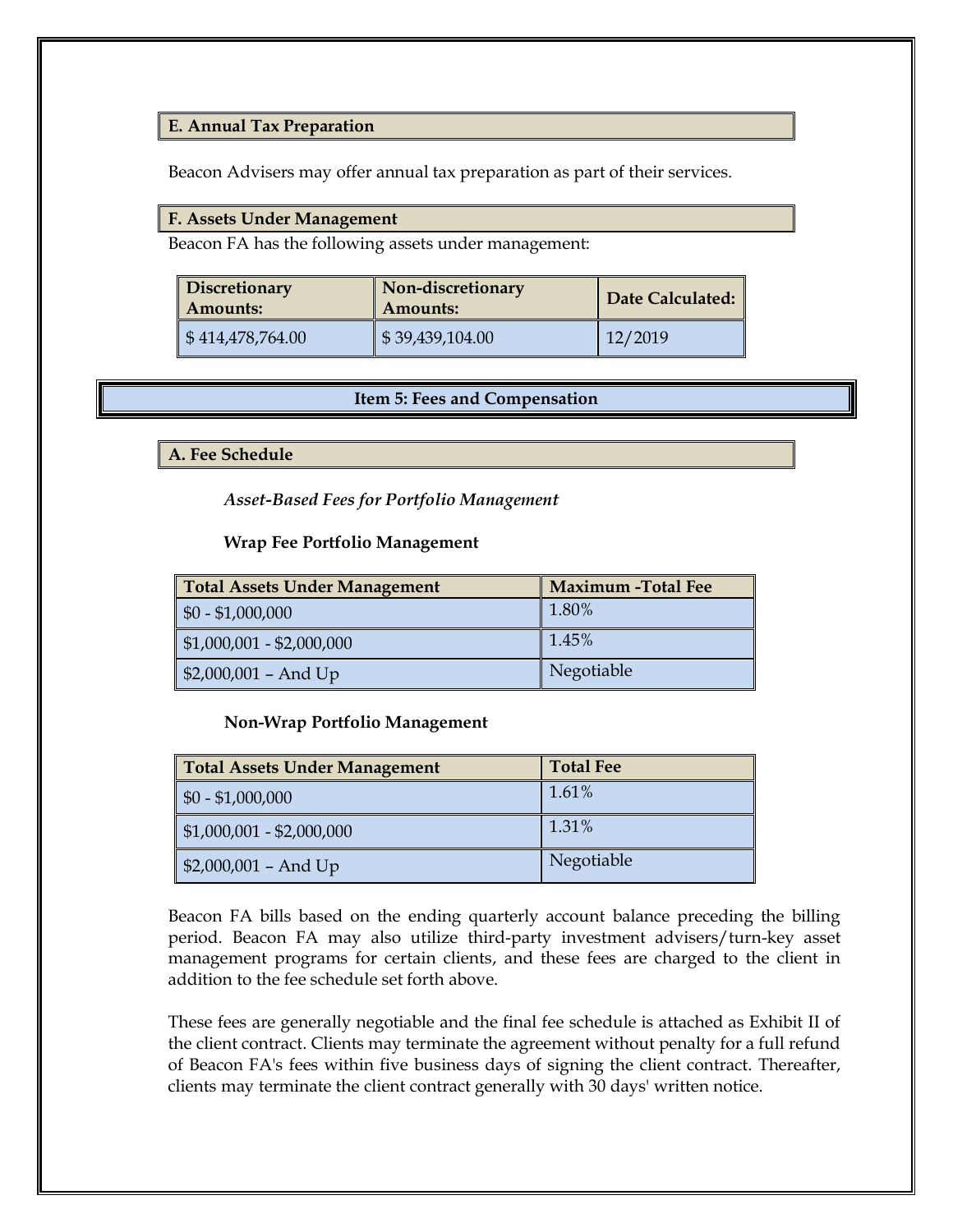#### *Retirement Plan Advisory & Consulting Services Fees*

#### **Asset-Based Fees**

| <b>Total Assets</b>                 | <b>Annual Fee</b> |  |
|-------------------------------------|-------------------|--|
| $$0 - $1,000,000$                   | 1.00%             |  |
| $$1,000,001 - $10,000,000$          | 0.50%             |  |
| $\frac{1}{2}$ \$10,000,001 – And Up | 0.25%             |  |

Beacon FA uses the ending quarterly balance in the total plan's account throughout the billing period, after taking into account deposits and withdrawals, for purposes of determining the market value of the assets upon which the advisory fee is based.

#### **Fixed Fees**

The rate for creating retirement & consulting plans is between \$1,250 and \$100,000.

These fees are generally negotiable and the final fee schedule is attached as Exhibit II of the client contract. Clients may terminate the agreement without penalty for a full refund of Beacon FA's fees within five business days of signing the client contract. Thereafter, clients may terminate the client contract generally with 30 days' written notice.

#### *Financial Planning Fees*

#### **Fixed Fees**

The negotiated fixed rate for creating client financial plans is between \$250 and \$20,000.00.

#### **Hourly Fees**

The negotiated hourly fee for these services is based upon the engagement of the Beacon FA advisor and is between \$100 and \$300.

Clients may terminate the agreement without penalty for a full refund of Beacon FA's fees within five business days of signing the Financial Planning Agreement. Thereafter, clients may terminate the Financial Planning Agreement generally upon written notice.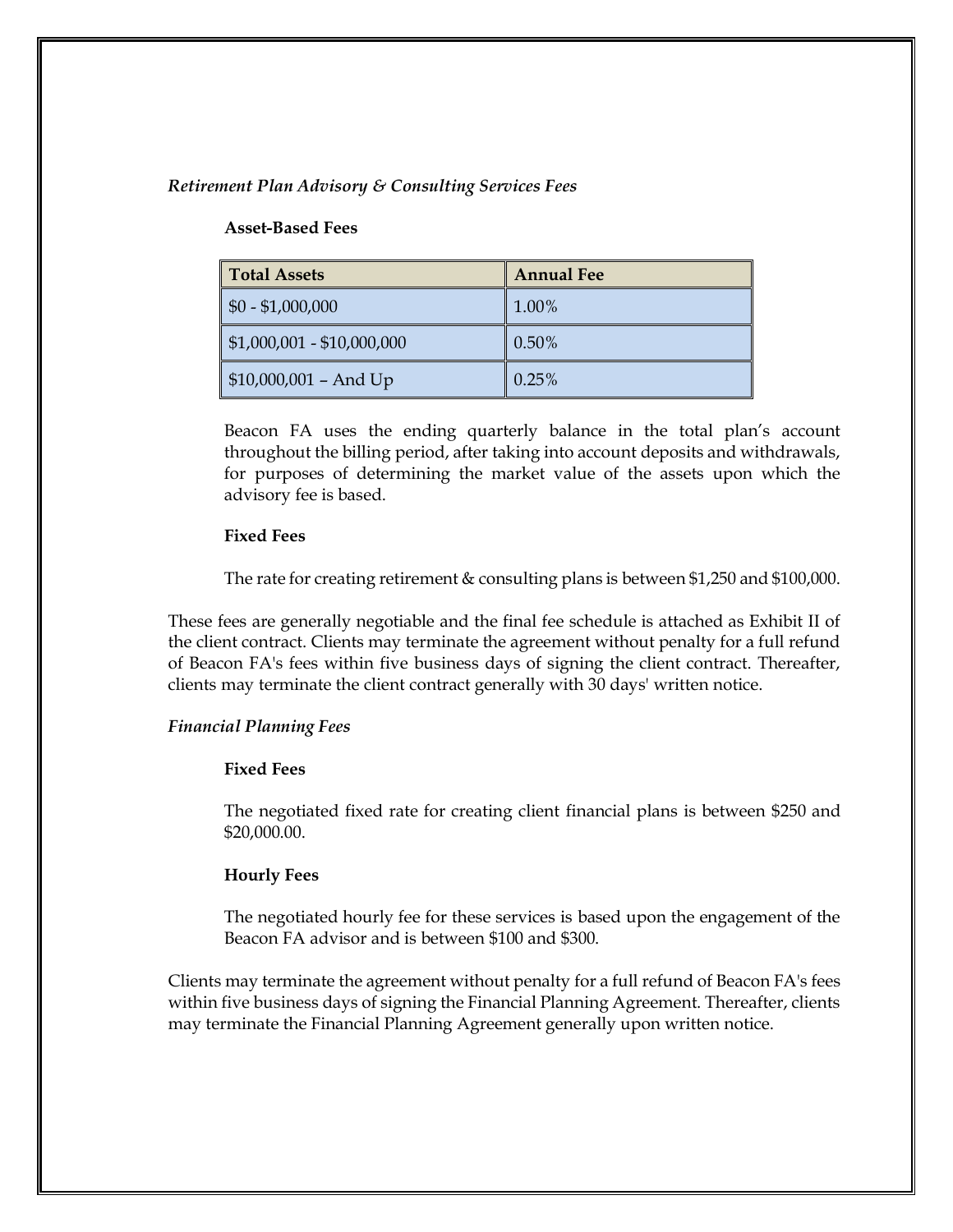#### <span id="page-8-0"></span>**B. Payment of Fees**

#### *Payment of Asset-Based Portfolio Management Fees*

Asset-based portfolio management fees are withdrawn directly from the client's accounts with client's written authorization on a quarterly basis. Fees are paid in advance. Beacon FA bills based on the ending quarterly account balance preceding the billing period.

#### *Payment of Asset-Based Retirement Plan Advisory & Consulting Fees*

Asset-based Retirement Plan Advisory & Consulting fees are withdrawn directly from the plans account with the plan's written authorization on a quarterly basis, or may be invoiced and billed directly to the plan on a quarterly basis. Plans may select the method in which they are billed. Fees are paid in arrears.

#### *Payment of Fixed Retirement Plan Advisory & Consulting Services Fees*

Fixed Retirement Plan Advisory & Consulting fees are paid via check. These fees are paid 50% in advance, but never more than six months in advance, with the remainder due upon presentation of the plan.

#### <span id="page-8-1"></span>*Payment of Third-Party Advisers Fees*

Beacon FA may direct clients to third-party investment advisers. Beacon FA will receive its contracted investment advisory fee on top of the fee paid to the third party adviser. This relationship will be memorialized in each contract between Beacon FA and each third-party adviser. The fees will not exceed any limit imposed by any regulatory agency. The notice of termination requirement and payment of fees for third-party investment advisers will depend on the specific third-party adviser selected.

#### *Payment of Financial Planning Fees*

Financial planning fees are paid via check. Fixed financial planning fees are paid 50-100% in advance, but never more than nine months in advance. The remainder of fees are paid in arrears after the plan is delivered. Hourly financial planning fees are paid in advance or in arrears.

#### <span id="page-8-2"></span>**C. Client Responsibility For Third Party Fees**

For Beacon FA clients participating in a wrap fee program, Beacon FA will charge clients one fee that includes the financial advisor and management fee and will pay all transaction fees using the fee collected from the client.

For Beacon FA clients not participating in wrap fee programs, the client will be responsible for all third-party fees (i.e. custodian fees, brokerage fees, mutual fund shareholder servicing fees, transaction fees, and other administrative fees.) Please note, some mutual funds may offer different share classes. Different share classes of the same fund represent the same underlying investments. The differences between share classes may reflect different sales charges, transactions fees, and ongoing fees which could affect client's overall investment returns. Beacon FA will recommend investments it believes are in the best interest of its clients.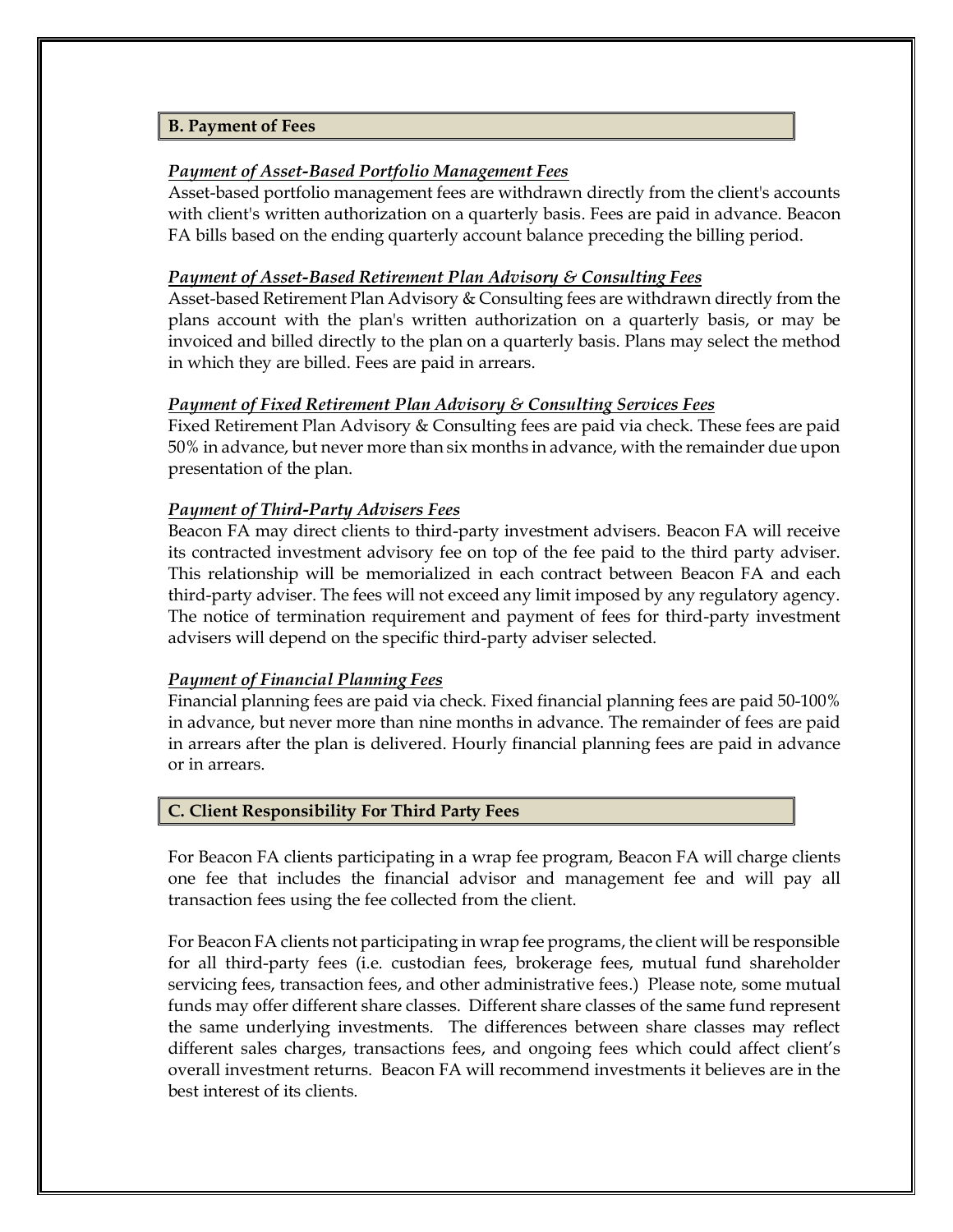#### <span id="page-9-0"></span>**D. Prepayment of Fees**

Beacon FA collects certain fees in advance and certain fees in arrears, as indicated above. Refunds for fees paid in advance will be returned within fourteen days to the client via check or return deposit back into the client's account.

In the event of the termination of a relationship after either party provides 30 days written notice, for all asset-based fees paid in advance, the fee refunded will be equal to the balance of the fees collected in advance minus the daily rate\* times the number of days elapsed in the billing period up to and including the day of termination. (\*The daily rate is calculated by dividing the annual asset-based fee rate by 365.)

Fixed fees that are collected in advance will be refunded based on the prorated amount of work completed at the point of termination.

For hourly fees that are collected in advance, the fee refunded will be the balance of the fees collected in advance minus the hourly rate times the number of hours of work that has been completed up to and including the day of termination.

#### <span id="page-9-1"></span>**E. Outside Compensation For the Sale of Securities to Clients**

Beacon FA or its supervised persons may accept compensation for the sale of securities or other investment products, including asset-based sales charges or services fees from the sale of mutual funds.

IAR's of Beacon Financial Advisory are also registered representatives of a broker-dealer and are also insurance agents.

#### *1. This is a Conflict of Interest*

Supervised persons may accept compensation for the sale of securities or other investment products, including asset based sales charges or service fees from the sale of mutual funds or alternative investments, including but not limited to real estate investments trusts, business development companies, and private placements to Beacon FA's clients. This presents a conflict of interest and gives the supervised person an incentive to recommend products based on the compensation received rather than on the client's needs. When recommending the sale of securities or investment products for which the supervised persons receives compensation, Beacon FA will document the conflict of interest in the client file and inform the client of the conflict of interest.

*2. Clients Have the Option to Purchase Recommended Products From Other Brokers* Clients always have the option to purchase Beacon FA recommended products through other brokers or agents that are not affiliated with Beacon FA.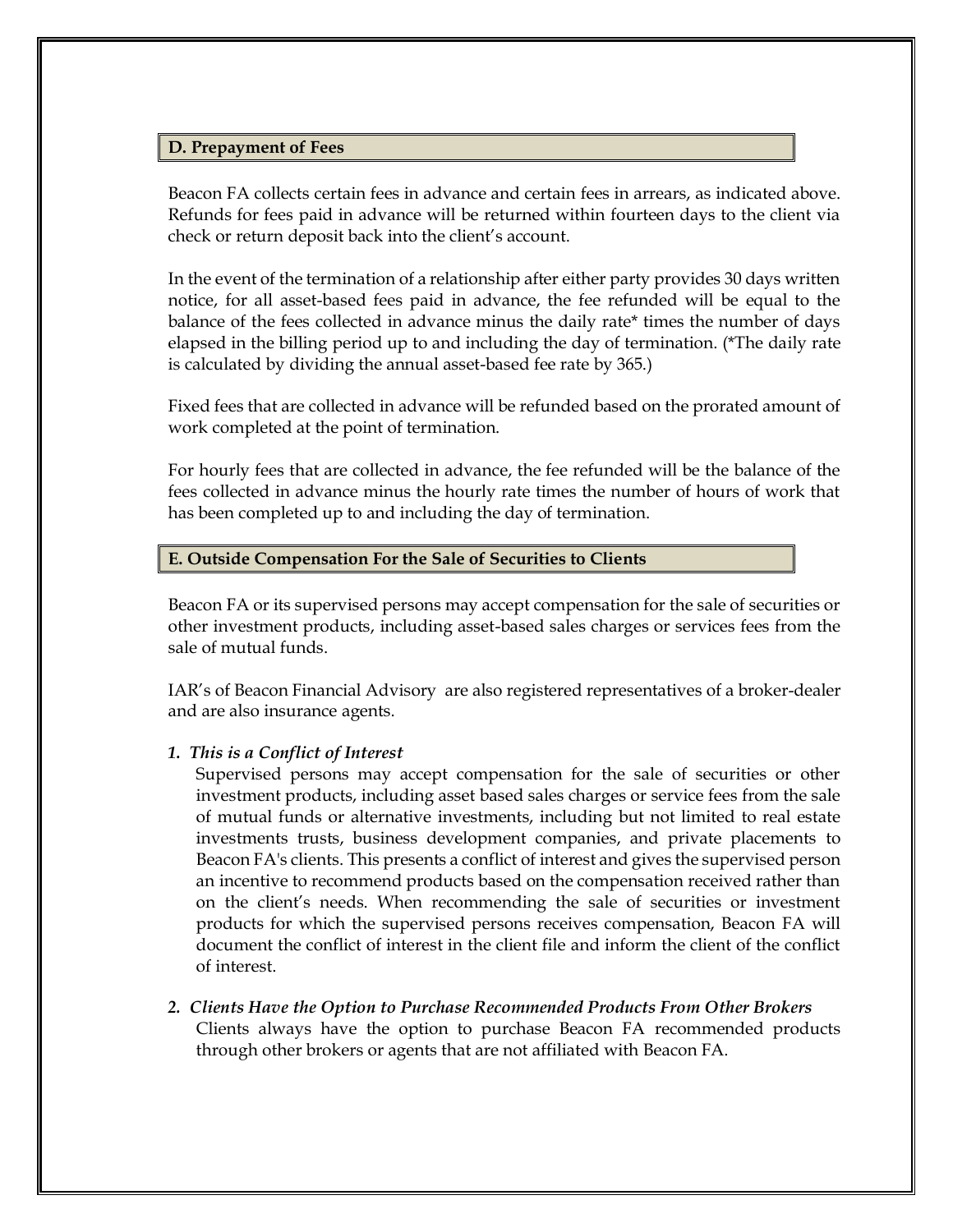*3. Commissions are not the Primary Source of Income for Beacon FA*

Commissions are not Beacon FA's primary source of compensation. However, the associated persons of Beacon FA, as registered representatives and insurance agents may receive commissions.

#### *4. Advisory Fees in Addition to Commissions or Markups*

Advisory fees that are charged to clients are not reduced to offset the commissions or markups on securities or investment products recommended to clients.

# **Item 6: Performance-Based Fees and Side-By-Side Management**

<span id="page-10-1"></span><span id="page-10-0"></span>Beacon FA does not accept performance-based fees or other fees based on a share of capital gains on or capital appreciation of the assets of a client.

# **Item 7: Types of Clients**

Beacon FA generally provides advisory services to the following types of clients:

- ❖ Individuals
- ❖ High-Net-Worth Individuals
- ❖ Pension and Profit Sharing Plans

#### *Minimum Account Size*

<span id="page-10-2"></span>There is no account minimum for any of Beacon FA's services.

# **Item 8: Methods of Analysis, Investment Strategies, and Risk of Investment Loss**

<span id="page-10-3"></span>**A. Methods of Analysis and Investment Strategies**

#### *Methods of Analysis*

Beacon FA's methods of analysis include charting analysis, fundamental analysis, technical analysis, quantitative analysis and modern portfolio theory.

- **Charting analysis** involves the use of patterns in performance charts. Beacon FA uses this technique to search for patterns used to help predict favorable conditions for buying and/or selling a security.
- **Fundamental analysis** involves the analysis of financial statements, the general financial health of companies, and/or the analysis of management or competitive advantages.
- **Technical analysis** involves the analysis of past market data; primarily price and volume.
- **Quantitative analysis** deals with measurable factors as distinguished from qualitative considerations such as the character of management or the state of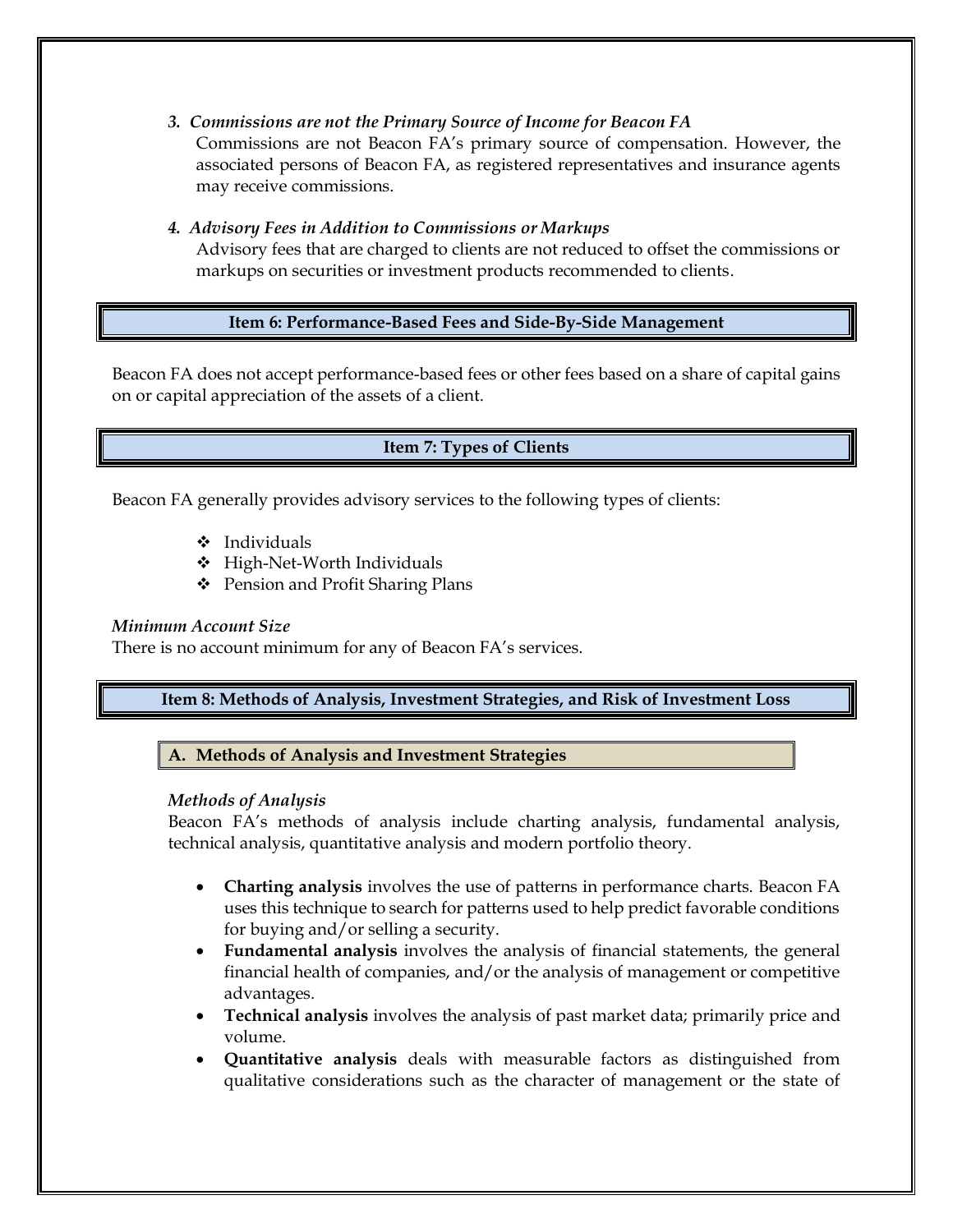employee morale, such as the value of assets, the cost of capital, historical projections of sales, and so on.

• **Modern portfolio theory** is a theory of investment that attempts to maximize portfolio expected return for a given amount of portfolio risk, or equivalently minimize risk for a given level of expected return, each by carefully choosing the proportions of various asset.

#### *Investment Strategies*

Beacon FA uses long term trading, short term trading, short sales, margin transactions and options trading (including covered options, uncovered options, or spreading strategies).

**Investing in securities involves a risk of loss that you, as a client, should be prepared to bear.**

#### <span id="page-11-0"></span>**B. Material Risks Involved**

#### *Methods of Analysis*

- **Charting analysis** strategy involves using and comparing various charts to predict long and short term performance or market trends. The risk involved in using this method is that only past performance data is considered without using other methods to crosscheck data. Using charting analysis without other methods of analysis would be making the assumption that past performance will be indicative of future performance. This may not be the case.
- **Fundamental analysis** concentrates on factors that determine a company's value and expected future earnings. This strategy would normally encourage equity purchases in stocks that are undervalued or priced below their perceived value. The risk assumed is that the market will fail to reach expectations of perceived value.
- **Technical analysis** attempts to predict a future stock price or direction based on market trends. The assumption is that the market follows discernible patterns and if these patterns can be identified then a prediction can be made. The risk is that markets do not always follow patterns and relying solely on this method may not take into account new patterns that emerge over time.
- **Quantitative Model Risk:** Investment strategies using quantitative models may perform differently than expected as a result of, among other things, the factors used in the models, the weight placed on each factor, changes from the factors' historical trends, and technical issues in the construction and implementation of the models.
- **Modern Portfolio Theory** assumes that investors are risk adverse, meaning that given two portfolios that offer the same expected return, investors will prefer the less risky one. Thus, an investor will take on increased risk only if compensated by higher expected returns. Conversely, an investor who wants higher expected returns must accept more risk. The exact trade-off will be the same for all investors, but different investors will evaluate the trade-off differently based on individual risk aversion characteristics. The implication is that a rational investor will not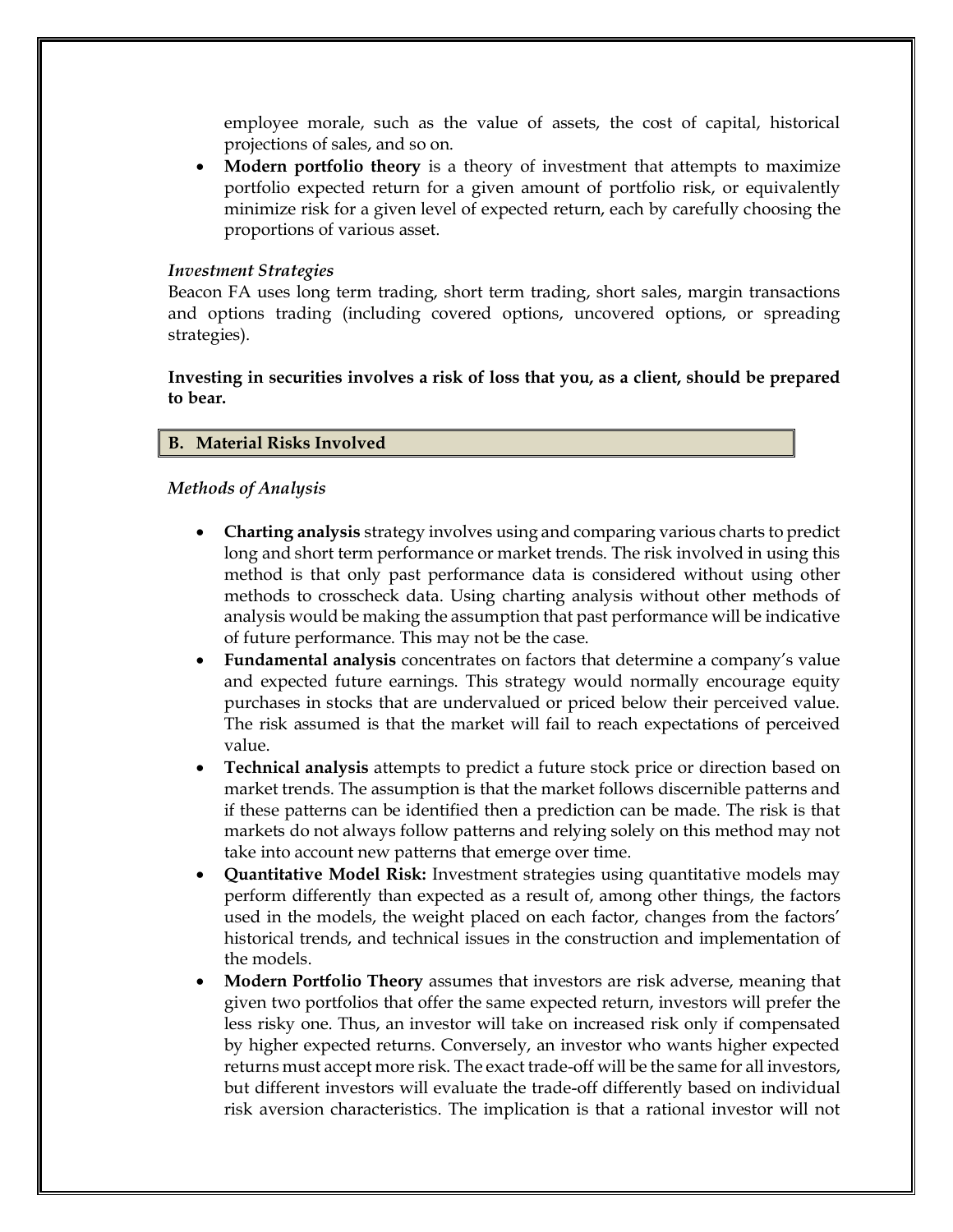invest in a portfolio if a second portfolio exists with a more favorable risk-expected return profile – i.e., if for that level of risk an alternative portfolio exists which has better expected returns.

#### *Investment Strategies*

Beacon FA's use of short sales, margin transactions and options trading generally holds greater risk, and clients should be aware that there is a material risk of loss using any of those strategies.

- **Long term trading** is designed to capture market rates of both return and risk. Due to its nature, the long-term investment strategy can expose clients to various types of risk that will typically surface at various intervals during the time the client owns the investments. These risks include but are not limited to inflation (purchasing power) risk, interest rate risk, economic risk, market risk, and political/regulatory risk.
- **Short term trading** risks include liquidity, economic stability, and inflation, in addition to the long term trading risks listed above. Frequent trading can affect investment performance, particularly through increased brokerage and other transaction costs and taxes.
- **Short sales** entail the possibility of infinite loss. An increase in the applicable securities' prices will result in a loss and, over time, the market has historically trended upward.
- **Margin transactions** use leverage that is borrowed from a brokerage firm as collateral. When losses occur, the value of the margin account may fall below the brokerage firm's threshold thereby triggering a margin call. This may force the account holder to either allocate more funds to the account or sell assets on a shorter time frame than desired.
- **Options transactions** involve a contract to purchase a security at a given price, not necessarily at market value, depending on the market. This strategy includes the risk that an option may expire out of the money resulting in minimal or no value, as well as the possibility of leveraged loss of trading capital due to the leveraged nature of stock options.

**Investing in securities involves a risk of loss that you, as a client, should be prepared to bear.**

#### <span id="page-12-0"></span>**C. Risks of Specific Securities Utilized**

Beacon FA's use of short sales, margin transactions and options trading generally holds greater risk of capital loss. Clients should be aware that there is a material risk of loss using any investment strategy. The investment types listed below (leaving aside Treasury Inflation Protected/Inflation Linked Bonds) are not guaranteed or insured by the FDIC or any other government agency.

o **Mutual Funds:** Investing in mutual funds carries the risk of capital loss and thus you may lose money investing in mutual funds. All mutual funds have costs that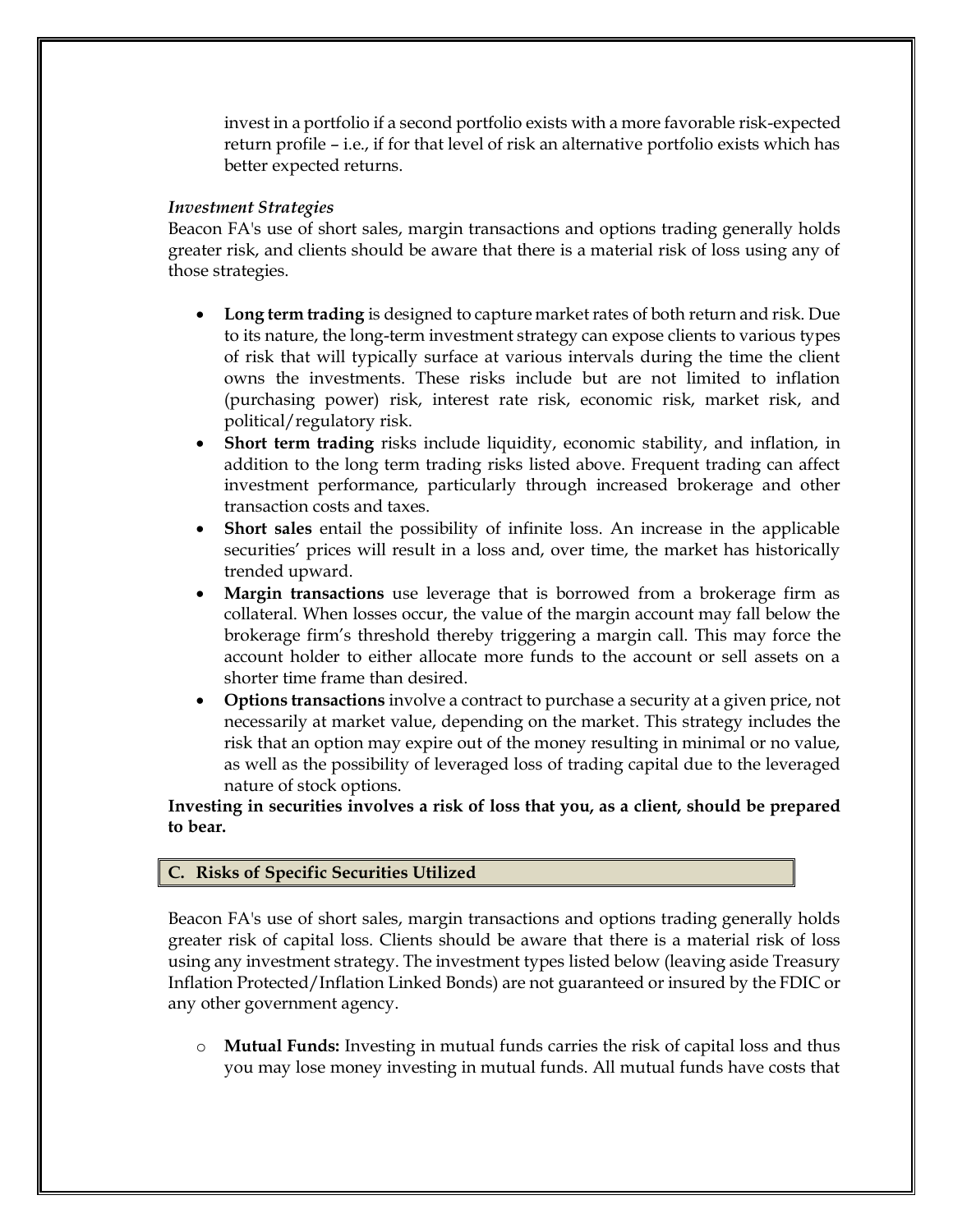lower investment returns. The funds can be of bond "fixed income" nature or stock "equity" nature.

- o **Equity** investment generally refers to buying shares of stocks in return for receiving a future payment of dividends and/or capital gains if the value of the stock increases. The value of equity securities may fluctuate in response to specific situations for each company, industry conditions and the general economic environments.
- o **Fixed income** investments generally pay a return on a fixed schedule, though the amount of the payments can vary. This type of investment can include corporate and government debt securities, leveraged loans, high yield, and investment grade debt and structured products, such as mortgage and other asset-backed securities, although individual bonds may be the best known type of fixed income security. In general, the fixed income market is volatile and fixed income securities carry interest rate risk. (As interest rates rise, bond prices usually fall, and vice versa. This effect is usually more pronounced for longer-term securities.) Fixed income securities also carry inflation risk, liquidity risk, call risk, and credit and default risks for both issuers and counterparties. The risk of default on treasury inflation protected/inflation linked bonds is dependent upon the U.S. Treasury defaulting (extremely unlikely); however, they carry a potential risk of losing share price value, albeit rather minimal. Risks of investing in foreign fixed income securities also include the general risk of non-U.S. investing described below.
- o **Exchange Traded Funds (ETFs):** An ETF is an investment fund traded on stock exchanges, similar to stocks. Investing in ETFs carries the risk of capital loss. Areas of concern include the lack of transparency in products and increasing complexity, conflicts of interest and the possibility of inadequate regulatory compliance. Precious Metal ETFs (e.g., Gold, Silver, or Palladium Bullion backed "electronic shares" not physical metal) specifically may be negatively impacted by several unique factors, among them (1) large sales by the official sector which own a significant portion of aggregate world holdings in gold and other precious metals, (2) a significant increase in hedging activities by producers of gold or other precious metals, (3) a significant change in the attitude of speculators and investors.
- o **Real Estate** funds (including REITs) face several kinds of risk that are inherent in the real estate sector, which historically has experienced significant fluctuations and cycles in performance. Revenues and cash flows may be adversely affected by: changes in local real estate market conditions due to changes in national or local economic conditions or changes in local property market characteristics; competition from other properties offering the same or similar services; changes in interest rates and in the state of the debt and equity credit markets; the ongoing need for capital improvements; changes in real estate tax rates and other operating expenses; adverse changes in governmental rules and fiscal policies; adverse changes in zoning laws; the impact of present or future environmental legislation and compliance with environmental laws.
- o **Annuities** are a retirement product for those who may have the ability to pay a premium now and want to guarantee they receive certain monthly payments or a return on investment later in the future. Annuities are contracts issued by a life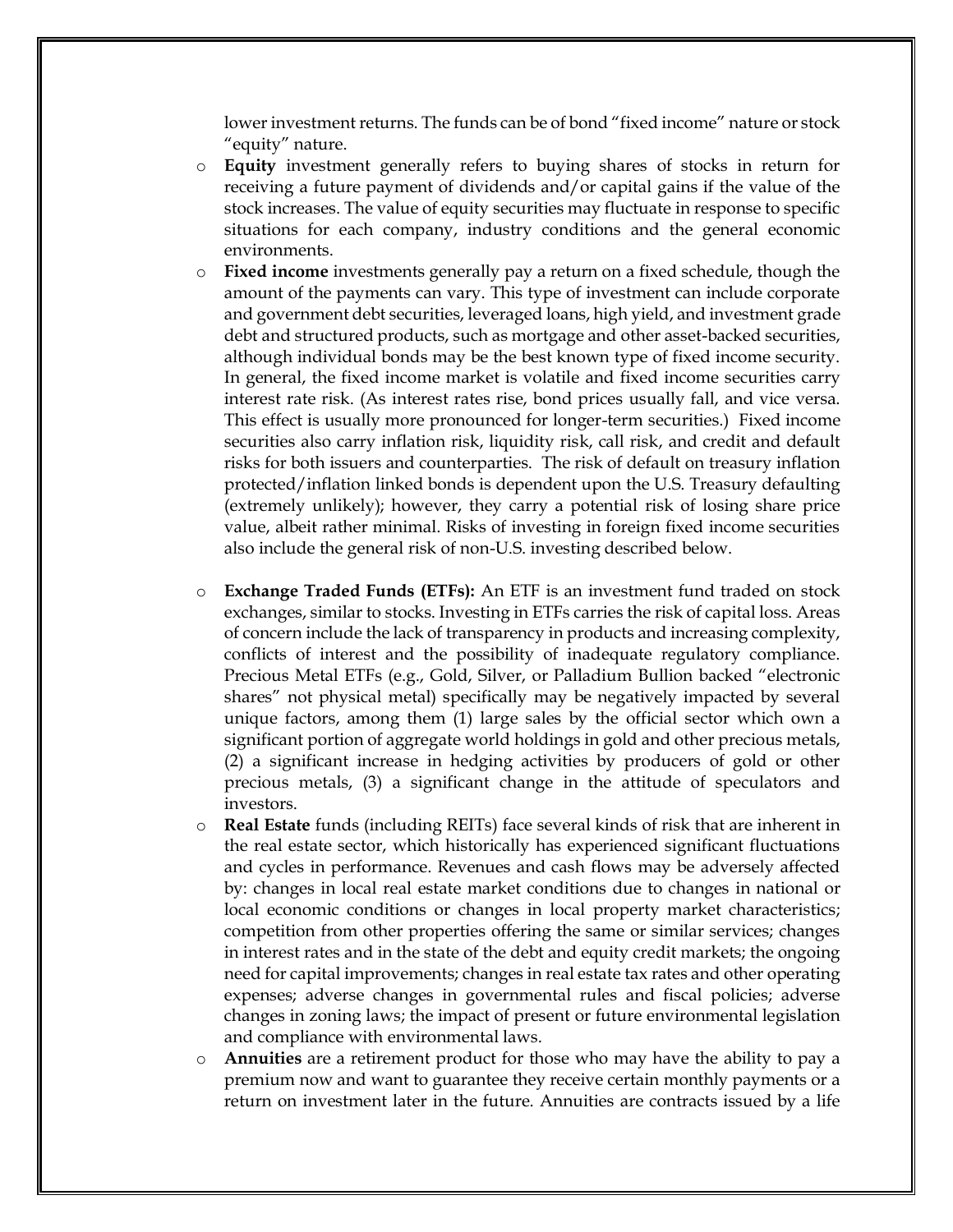insurance company designed to meet retirement or other long-term goals. An annuity is not a life insurance policy. Variable annuities are designed to be longterm investments, to meet retirement and other long-range goals. Variable annuities are not suitable for meeting short-term goals because substantial taxes and insurance company charges may apply if you withdraw your money early. Variable annuities also involve investment risks, just as mutual funds do.

- o **Private placements** carry a substantial risk as they are subject to less regulation than are publicly offered securities. The market to resell these assets may not exist and therefore the ability to value these assets is diminished and liquidation of these assets may be subject to a substantial discount.
- o **Commodities** are tangible assets used to manufacture and produce goods or services. Commodity prices are affected by different risk factors, such as disease, storage capacity, supply, demand, delivery constraints and weather. Because of those risk factors, even a well-diversified investment in commodities can be uncertain.
- o **Options** are contracts to purchase or sell a security at a given price, risking that an option may expire out of the money resulting in minimal or no value or it could expire in the money and cause the holder to deliver the security. An uncovered call option is a type of options contract that is not backed by an offsetting position. The risk for a "naked" or uncovered put is not unlimited, whereas the potential loss for an uncovered call option is limitless. Spread option positions entail buying and selling multiple options on the same underlying security, but with different strike prices or expiration dates, which helps hedge the risk of other option trading strategies. Option transactions also involve risks including but not limited to economic risk, market risk, sector risk, idiosyncratic risk, political/regulatory risk, inflation (purchasing power) risk and interest rate risk.

<span id="page-14-0"></span>**Past performance is not indicative of future results. Investing in securities involves a risk of loss that you, as a client, should be prepared to bear.**

#### **Item 9: Disciplinary Information**

<span id="page-14-1"></span>**A. Criminal or Civil Actions**

There are no criminal or civil actions to report.

<span id="page-14-2"></span>**B. Administrative Proceedings**

There are no administrative proceedings to report.

#### <span id="page-14-3"></span>**C. Self-regulatory Organization (SRO) Proceedings**

There are no self-regulatory organization proceedings to report.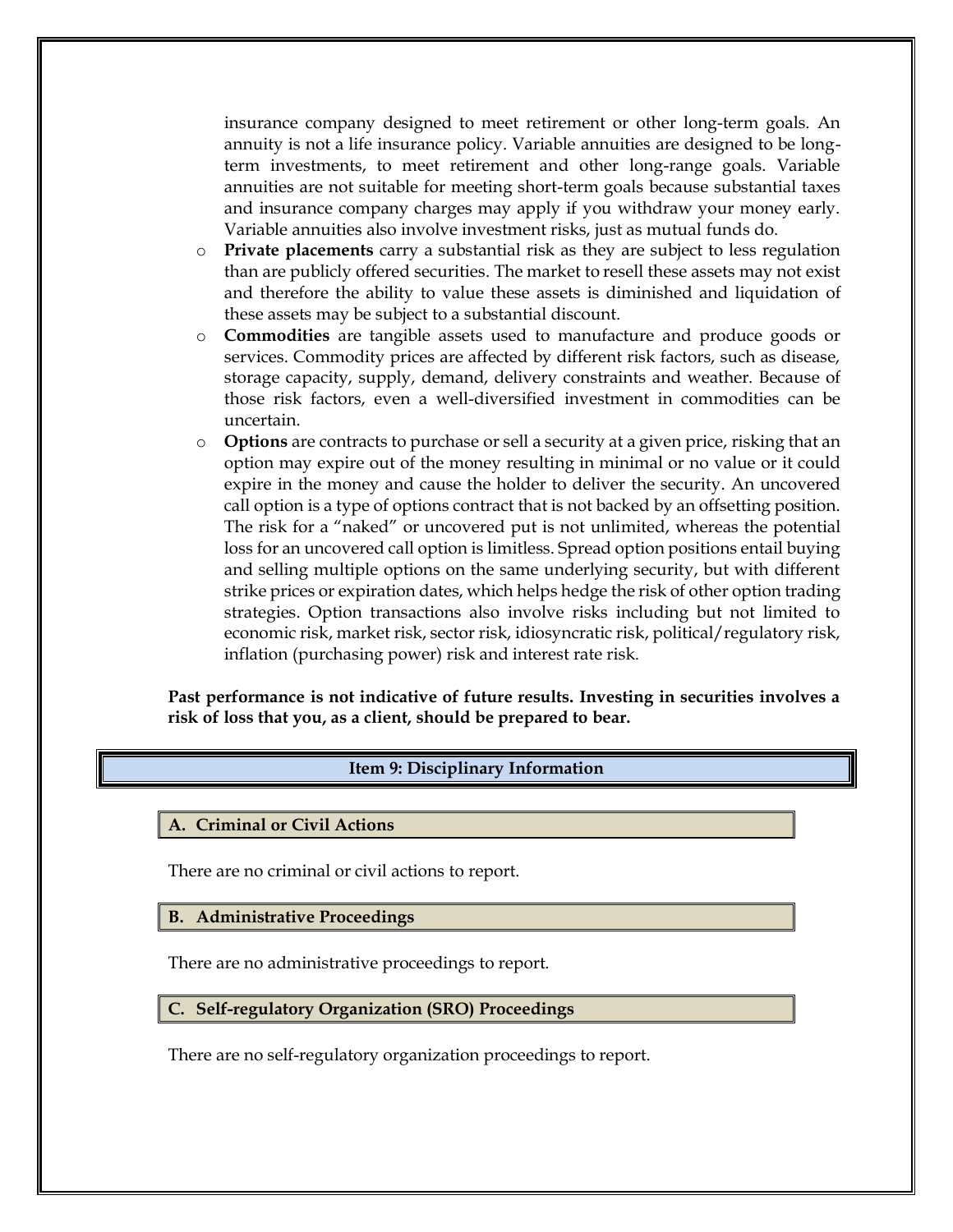# **Item 10: Other Financial Industry Activities and Affiliations**

#### <span id="page-15-1"></span><span id="page-15-0"></span>**A. Registration as a Broker/Dealer or Broker/Dealer Representative**

IAR's of Beacon Financial Advisors may be registered representatives of Lincoln Investment and IAR's of Capital Analysts or Lincoln Investment, and are independent licensed insurance agents.

# <span id="page-15-2"></span>**B. Registration as a Futures Commission Merchant, Commodity Pool Operator, or a Commodity Trading Advisor**

Neither Beacon FA nor its representatives are registered as or have pending applications to become either a Futures Commission Merchant, Commodity Pool Operator, or Commodity Trading Advisor or an associated person of the foregoing entities.

#### <span id="page-15-3"></span>**C. Registration Relationships Material to this Advisory Business and Possible Conflicts of Interests**

As a fiduciary, Beacon Financial Advisory LLC is required to act in the best interest of the client and clients are in no way required to utilize the services of any representative of Beacon Financial Advisory LLC in connection with such individual's activities outside of Beacon Financial Advisory LLC.

# *Investment Adviser Representatives acting as insurance agents and/or registered representatives of a broker-dealer.*

Some or all of the Investment Adviser Representatives (IARs) of Beacon FA are also licensed as registered representatives of Lincoln Investment. (Lincoln Investment), a registered broker-dealer. As such, your IAR may also act as agent and offer you securities (such as mutual funds, stocks, or bonds). Your IAR may also offer insurance products, including fixed annuities and life insurance sales, either through Lincoln, another insurance agency, or as independent agents. If you choose to engage with your IAR in these other services or products, the IAR may receive additional compensation typically in the form of commissions. Clients should be aware that services that pay a commission or other compensation create a conflict of interest, as commissionable products conflict with the fiduciary duties of a registered investment adviser. Beacon FA always acts in the best interest of the client, including with respect to the sale of commissionable products to advisory clients. Clients are in no way required to utilize the services of any IAR of Beacon FA in such individual's outside capacities.

Your IAR and Beacon FA must disclose or make available to Lincoln, confidential information about its customers. Lincoln shall only use this information for supervisory purposes. Your IAR and Beacon FA have entered into a confidentiality agreement with Lincoln to ensure your information is protected.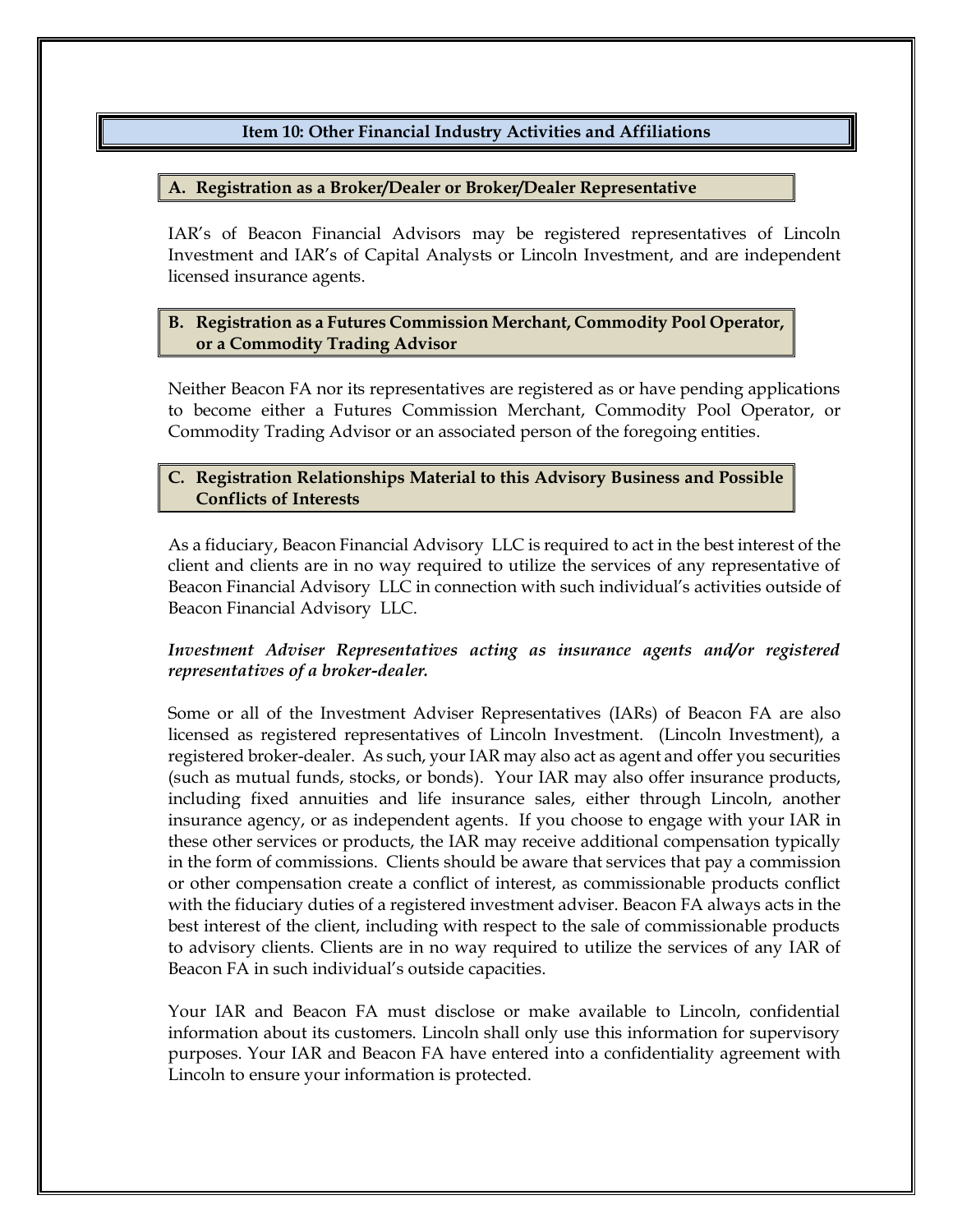Supervised person of Beacon Financial Advisory are licensed insurance agents and appointed with various unaffiliated insurance carriers . Further information about these other activities is described in each person's accompanying Form ADV part 2B brochure supplement.

These activities create a conflict of interest as supervised persons have an incentive to recommend insurance products based on commissions or other benefits received from the insurance company, rather than on the client's needs. Additionally, the offer and sale of insurance products by supervised persons of Beacon Financial Advisory are not made in their capacity as a fiduciary, and products are limited to only those offered by insurance.

Beacon Financial Advisory addresses this conflict of interest by requiring its supervised persons to act in the best interest of the client at all times, including when acting as an insurance agent. Beacon Financial Advisory periodically reviews recommendations by its supervised persons to assess whether they are based on an objective evaluation of each client's risk profile and investment objectives rather than on the receipt of any commissions or other benefits. Beacon Financial Advisory will disclose in advance how it or its supervised persons are compensated and will disclose conflicts of interest involving any advice or service provided. At no time will there be tying between business practices and/or services; a condition where a client or prospective client would be required to accept one product or service conditioned upon the selection of a second, distinctive tied product or service.

No client is ever under any obligation to purchase any insurance product. Insurance products recommended by BEACON FINANCIAL ADVISORY supervised persons may also be available from other providers on more favorable terms, and clients can purchase insurance products recommended through other, un-affiliated insurance agencies.

# *Investment Adviser Representatives acting as Investment Adviser Representatives for another Registered Investment Adviser.*

Some or all of the Investment Adviser Representatives (IARs) of Beacon FA are also licensed as IARs of Capital Analyst, a registered investment adviser. As such, your IAR may also offer clients advice or products from those activities and clients should be aware that these services may involve a conflict of interest in choosing with which Registered Investment Adviser to utilize as the amount of compensation may change based on which adviser was chosen. Beacon FA always acts in the best interest of the client and clients always have the right to decide whether or not to utilize the services of any IAR in any capacity.

Beacon FA is not affiliated with Lincoln Investment or Capital Analysts Inc. and is separately responsible for complying with the rules and regulations of the Investment Advisers Act of 1940 and/or any applicable states' rules and regulations relating to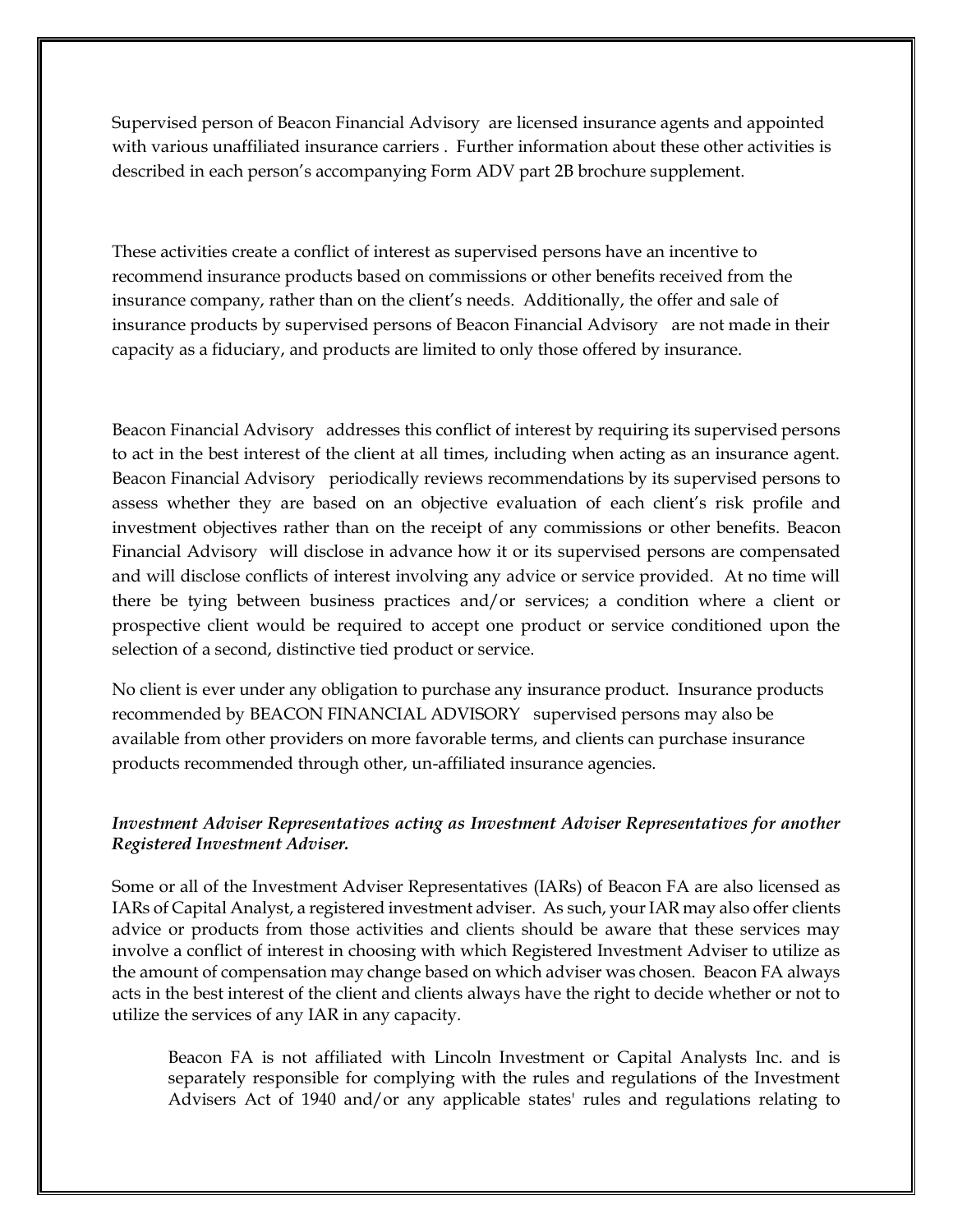investment advisory activities. Neither Lincoln Investment or Capital Analysts conducts due diligence of the Beacon FA's advisory services nor endorses any advisory services offered by Beacon FA.

# *Investment Adviser Representatives acting as accountants individually or for an accounting firm.*

Some Investment Adviser Representatives (IARs) are also accountants. From time to time, they will offer clients advice or products from this activity either individually as accountants, through a separate entity, or as part of the financial planning services provided by Beacon FA. When this activity is included as part of the financial planning services, there is no additional compensation or fee for providing tax/accounting services. In some cases, this activity will be completed outside their scope as IARs of Beacon FA and will receive additional compensation. When this happens, a conflict of interest exists because this activity creates additional compensation for the accountants. Clients will be made aware of the additional compensation. Beacon FA always acts in the best interest of the clients. Clients are in no way required to utilize the services of any IAR of Beacon FA in their capacity as an accountant. The additional accounting firms include: Tartan Tax CPAs LLC, Pease & Co, and Costin & Kendall CPAs.

#### *Investment Adviser Representatives operating under other business names.*

Some Investment Adviser Representatives (IARs) may market and operate under a different business name other than Beacon FP. While not considered an outside business activity, they may offer services through this other business name. These names include: Beacon Financial Partners, Beacon CFO, Tartan Wealth Management, FNA Wealth Management LTD, and Pistone Wealth Advisors. Other marketing names for advisory business and other activities include Buckeye Deferred Comp and Raymond Tropp Financial Advisory.

#### *Investment Adviser Representatives operating as an attorney.*

Joseph C Randazzo is a lawyer. From time to time, he will offer clients advice on basic estate planning and document drafting. As a fiduciary, Randazzo Law Office and Beacon FA are required to act in the best interest of the client. Clients are in no way required to utilize the services of any representative of Beacon FA or Randazzo Law Office in their capacity as a lawyer.

#### *Life Settlement Activity*

Some Investment Adviser Representatives (IARs) are involved in life settlements. As such, your IAR may also act as agent and offer to you an investment in a life settlement contract. If you choose to engage with your IAR in this activity, the IAR may receive additional compensation typically in the form of commissions. Clients should be aware that services that pay a commission or other compensation create a conflict of interest, as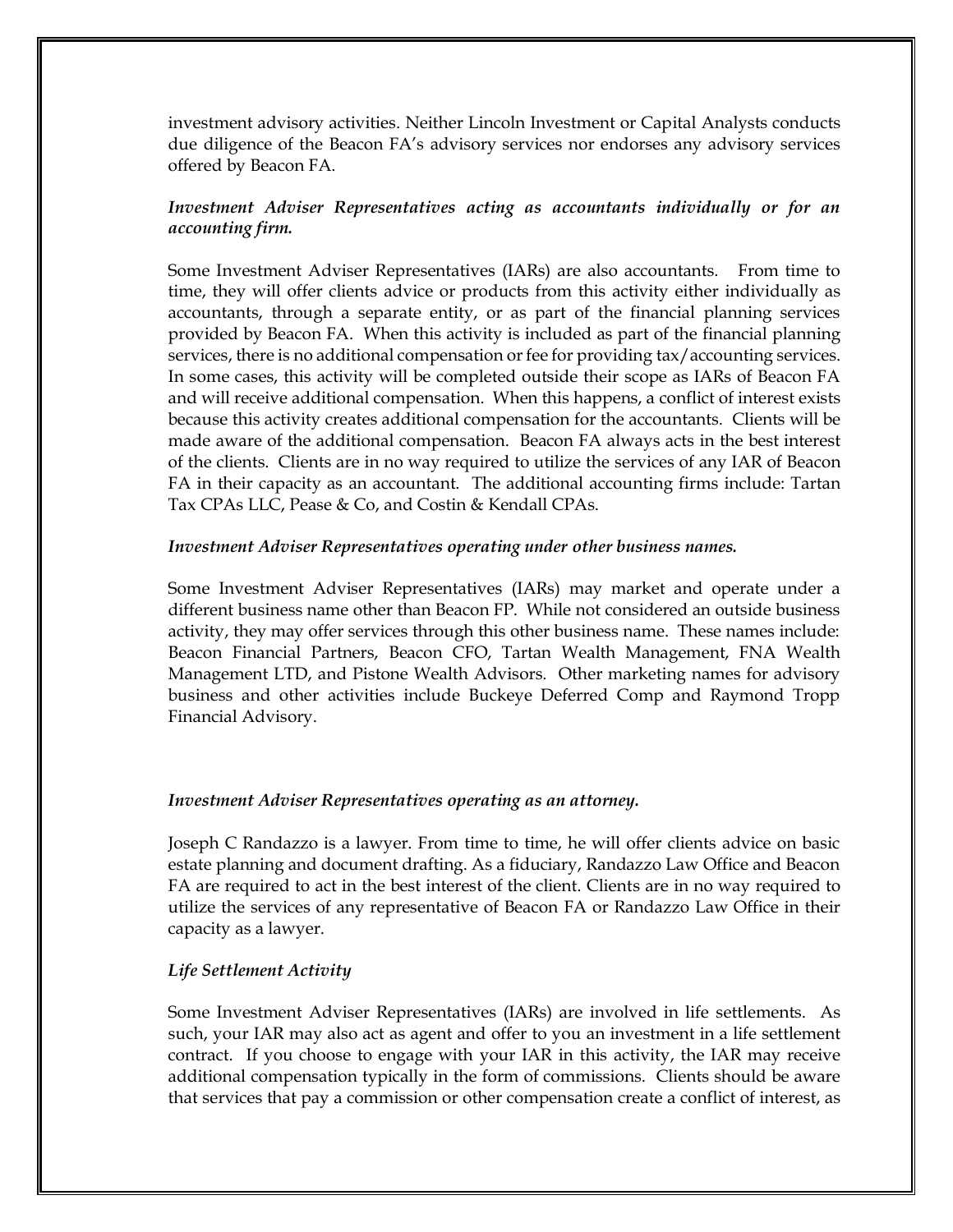commissionable products conflict with the fiduciary duties of a registered investment adviser. Beacon FA always acts in the best interest of the client, including with respect to the sale of commissionable products to advisory clients. Clients are in no way required to utilize the services of any IAR of Beacon FA in such individual's outside capacities.

# *Other Business Activities*

Some Investment Adviser Representatives (IARs) are involved in real estate rentals. As such, your IAR may receive additional rental income from tenants. This would only create a conflict of interest if you were solicited to become tenants. Beacon FA always acts in the best interest of the clients. Clients are in no way required to utilize the services of any IAR of Beacon FA in their capacity as a renter for residential or business. purposes.

#### *Volunteer Activities*

Some Investment Adviser Representatives also serve in various volunteer positions that pay no compensation and do not create a conflict of interest. These activities will be more thorough disclosed on the representatives ADV Part 2B. Some of these activities include such things as board positions, trustee positions and committee positions.

The Designated Supervisor or his or her designee will periodically review the investment advisory activities, client communications, and your advisor's adherence to the registered investment adviser's Code of Ethics. In addition, the Designated Supervisor will monitor the advice being provided to ensure that your advisor is providing the services for which the advisor was engaged.

As a fiduciary, Beacon Financial Advisory LLC is required to act in the best interest of the client and clients are in no way required to utilize the services of any representative of Beacon FA in connection with such individual's activities outside of Beacon FA.

# <span id="page-18-0"></span>**D. Selection of Other Advisers or Managers and How This Adviser is Compensated for Those Selections**

Beacon FA may utilize third-party investment advisers, third party platforms, or turn-key asset management programs for certain clients, including Symmetry Partners and SEI. This relationship will be memorialized in each contract between Beacon FA and each third-party advisor. The fees shared will not exceed any limit imposed by any regulatory agency. This creates a conflict of interest in that Beacon FA has an incentive to direct clients to the third-party investment advisers that charge Beacon FA and/or its clients a lower fee. Beacon FA will always act in the best interests of the client, including when selecting third-party investment advisers/turn-key asset management programs. Beacon FA will ensure that all recommended advisers are exempt, licensed or notice filed in the states in which Beacon FA is utilizing them.

<span id="page-18-1"></span>**Item 11: Code of Ethics, Participation or Interest in Client Transactions and Personal Trading**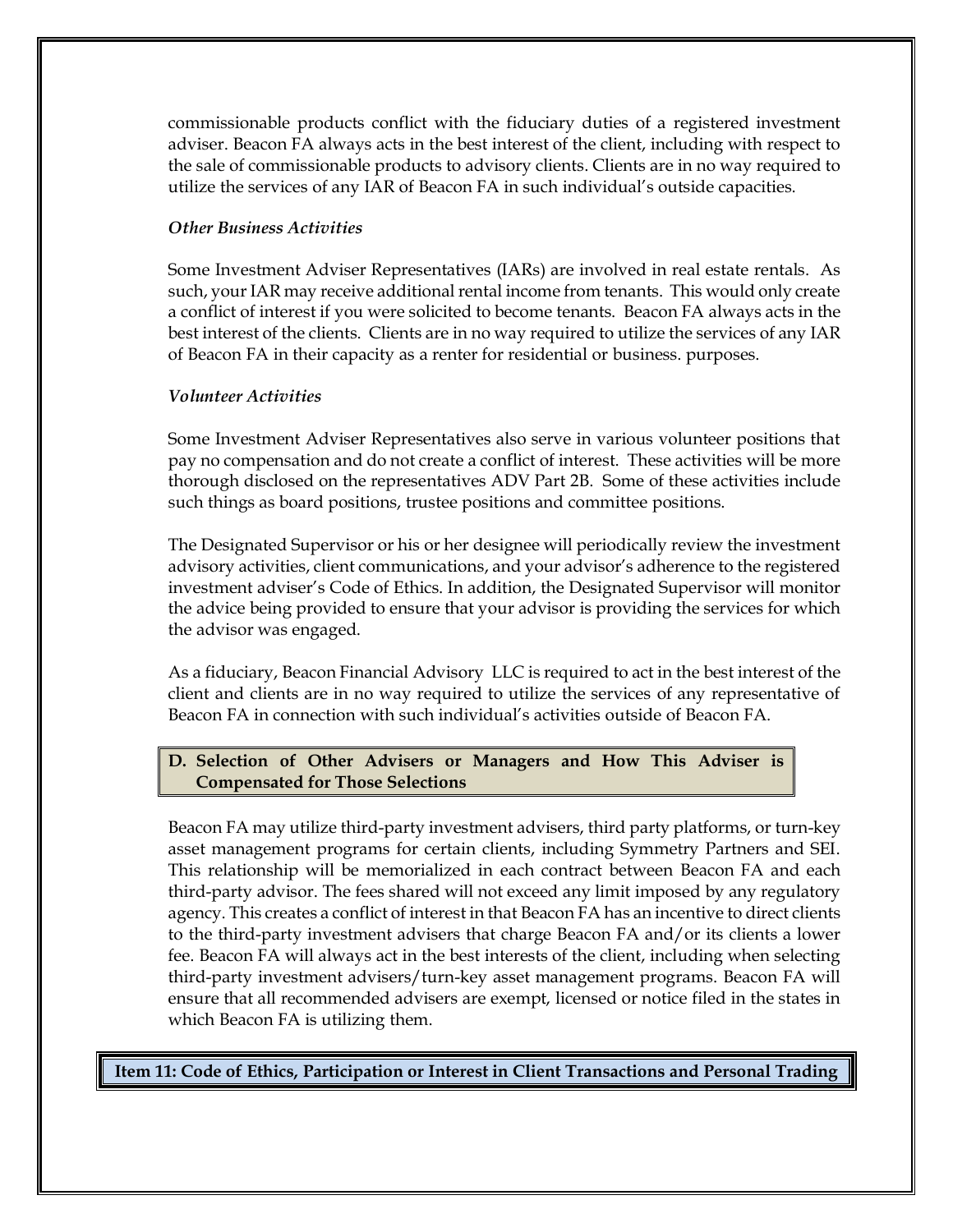#### <span id="page-19-0"></span>**A. Code of Ethics**

Beacon FA has a written Code of Ethics that covers the following areas: Prohibited Purchases and Sales, Insider Trading, Personal Securities Transactions, Exempted Transactions, Prohibited Activities, Conflicts of Interest, Gifts and Entertainment, Confidentiality, Service on a Board of Directors, Compliance Procedures, Compliance with Laws and Regulations, Procedures and Reporting, Certification of Compliance, Reporting Violations, Compliance Officer Duties, Training and Education, Recordkeeping, Annual Review, and Sanctions. Beacon FA's Code of Ethics is available free upon request to any client or prospective client.

#### <span id="page-19-1"></span>**B. Recommendations Involving Material Financial Interests**

Beacon FA does not recommend that clients buy or sell any security in which a related person to Beacon FA or Beacon FA has a material financial interest.

#### <span id="page-19-2"></span>**C. Investing Personal Money in Similar Securities as Clients**

From time to time, representatives of Beacon FA may buy or sell securities for themselves that they also recommend to clients. This may provide an opportunity for representatives of Beacon FA to buy or sell the same securities before or after recommending the same securities to clients resulting in representatives profiting off the recommendations they provide to clients. Such transactions may create a conflict of interest. Beacon FA will monitor any transactions that could be construed as conflicts of interest and will ensure clients transactions are executed first.

#### <span id="page-19-3"></span>**D. Trading Securities At/Around the Same Time as Clients' Securities**

From time to time, representatives of Beacon FA may buy or sell securities for themselves at or around the same time as clients. This may provide an opportunity for representatives of Beacon FA to buy or sell securities before or after recommending securities to clients resulting in representatives profiting off the recommendations they provide to clients. Such transactions may create a conflict of interest; however, Beacon FA will ensure clients receive the best price.

#### **Item 12: Brokerage Practices**

#### <span id="page-19-5"></span><span id="page-19-4"></span>**A. Factors Used to Select Custodians and/or Broker/Dealers**

Custodians/broker-dealers will be recommended based on Beacon FA's duty to seek "best execution," which is the obligation to seek execution of securities transactions for a client on the most favorable terms for the client under the circumstances. Clients will not necessarily pay the lowest commission or commission equivalent, and Beacon FA may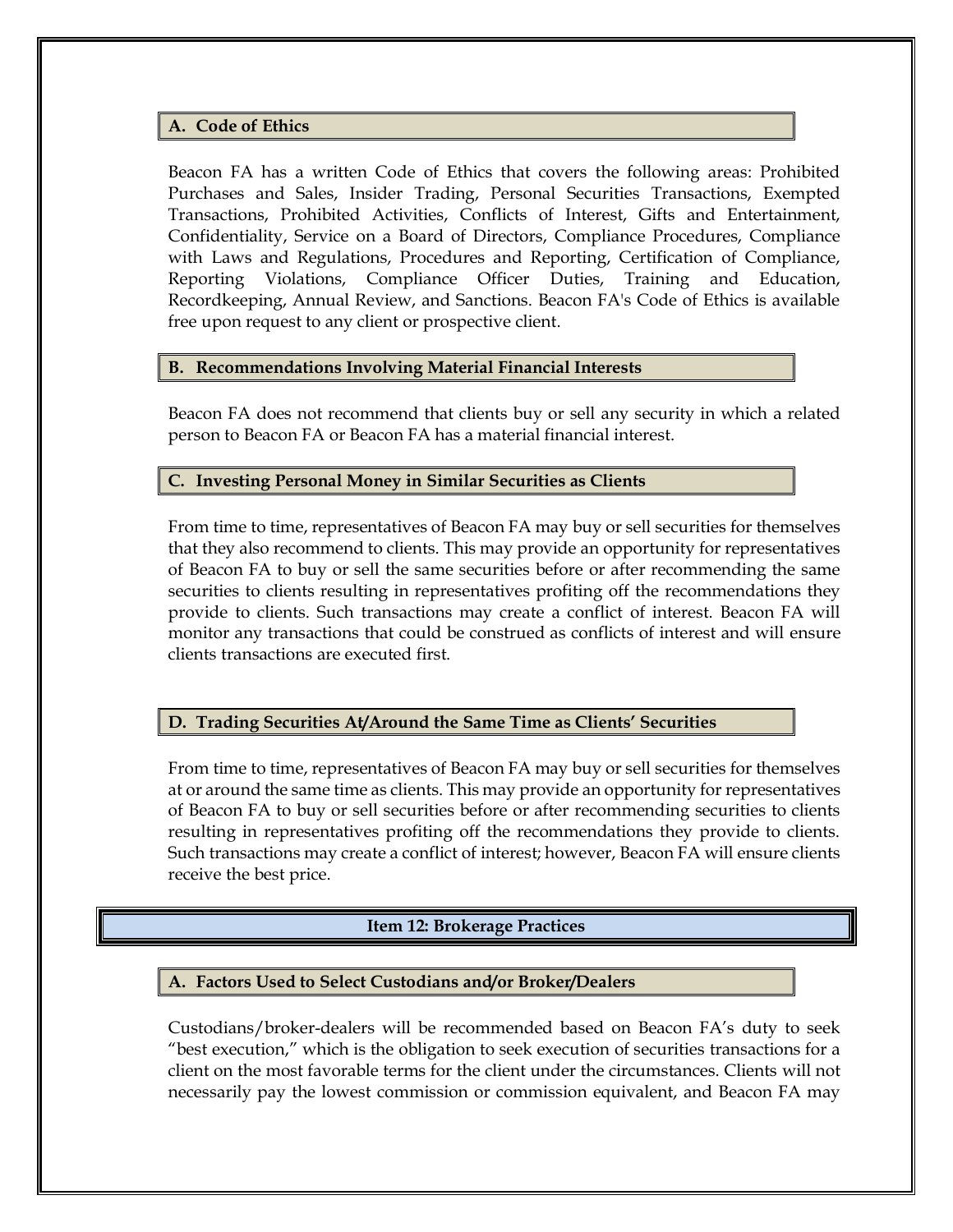also consider the market expertise and research access provided by the brokerdealer/custodian, including but not limited to access to written research, oral communication with analysts, admittance to research conferences and other resources provided by the brokers that may aid in Beacon FA's research efforts. Beacon FA will never charge a premium or commission on transactions, beyond the actual cost imposed by the broker-dealer/custodian.

Beacon FA will recommend that clients use Fidelity Investments or TD Ameritrade Institutional. TD Ameritrade Institutional is a division of TD Ameritrade Inc., member FINRA/SIPC ("TD Ameritrade "), an unaffiliated SEC-registered broker-dealer and FINRA member.

#### <span id="page-20-0"></span>*Research and Other Soft-Dollar Benefits*

While Beacon FA has no formal soft dollars program in which soft dollars are used to pay for third party services, Beacon FA may receive research, products, or other services from custodians and broker-dealers in connection with client securities transactions ("soft dollar benefits"). Beacon FA may enter into soft-dollar arrangements consistent with (and not outside of) the safe harbor contained in Section 28(e) of the Securities Exchange Act of 1934, as amended. There can be no assurance that any particular client will benefit from soft dollar research, whether or not the client's transactions paid for it, and Beacon FA does not seek to allocate benefits to client accounts proportionate to any soft dollar credits generated by the accounts. Beacon FA benefits by not having to produce or pay for the research, products or services, and Beacon FA will have an incentive to recommend a broker-dealer based on receiving research or services. Clients should be aware that Beacon FA's acceptance of soft dollar benefits may result in higher commissions charged to the client.

That by receiving Additional Services, the Firm will receive certain additional economic benefits which may or may not be offered to any other independent advisors that participate in the Additional Services Program; If applicable, that the Firm makes the Additional Services available to its affiliates without cost. Consequently, the Firm's clients' brokerage commissions and custodial fees generated at TD Ameritrade may be used to benefit the Firm's affiliates. The Firm may have a conflict of interest in recommending to its clients that their assets be held in custody with TD Ameritrade and in placing transactions for client accounts with TD Ameritrade, because TD Ameritrade considers the amount and profitability to TD Ameritrade of the assets in, and trades placed.

#### <span id="page-20-1"></span>*Brokerage for Client Referrals*

Beacon FA receives no referrals from a broker-dealer or third party in exchange for using that broker-dealer or third party.

#### <span id="page-20-2"></span>*Clients Directing Which Broker/Dealer/Custodian to Use*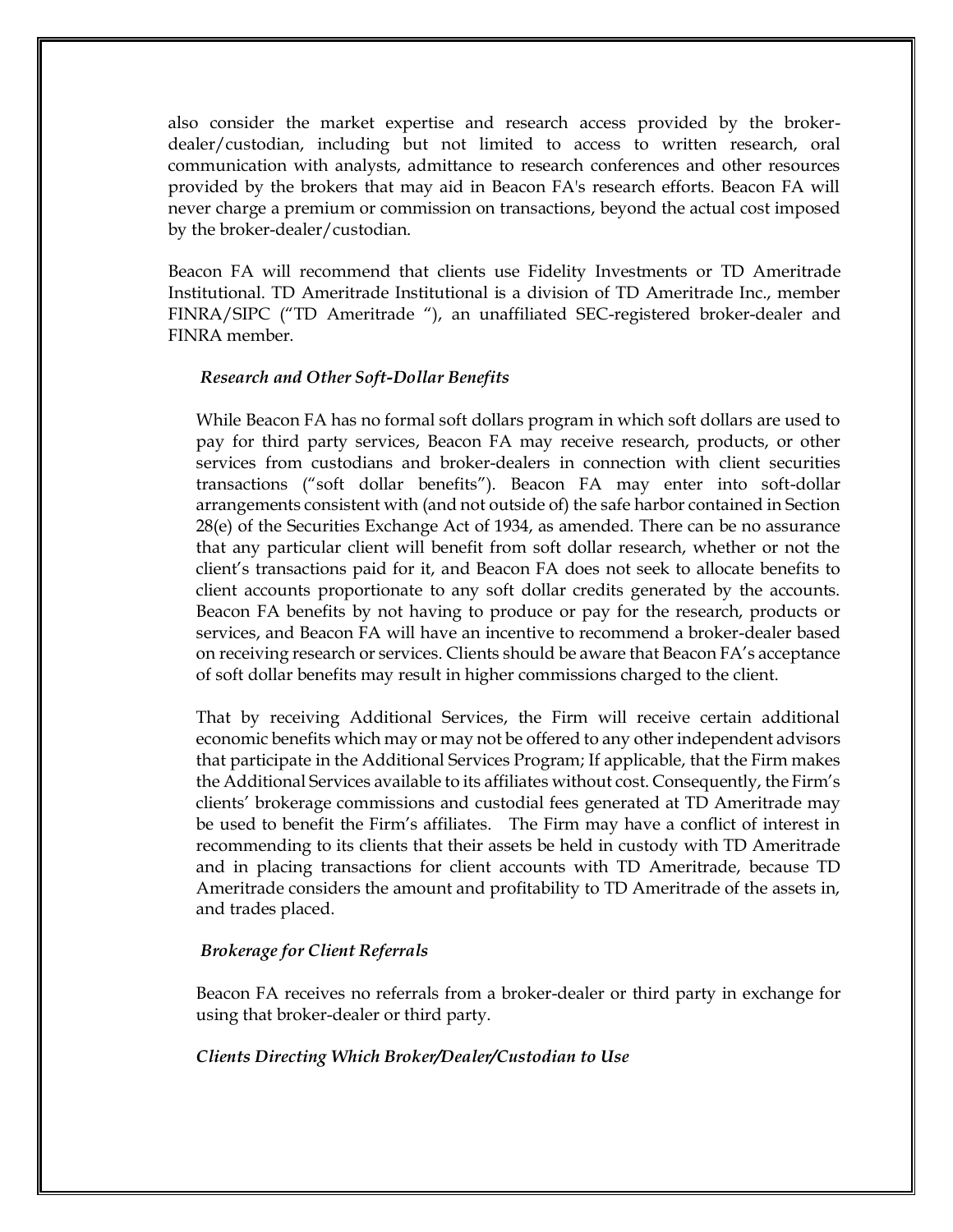Beacon FA will recommend that clients use a specific broker-dealer, but will allow direct brokerage. By directing brokerage, Beacon FA may be unable to achieve most favorable execution of client transactions which could cost clients' money in trade execution. Not all advisers require or allow their clients to direct brokerage.

#### <span id="page-21-0"></span>**B. Aggregating (Block) Trading for Multiple Client Accounts**

If Beacon FA buys or sells the same securities on behalf of more than one client, then it may (but would be under no obligation to) aggregate or bunch such securities in a single transaction for multiple clients in order to seek more favorable prices, lower brokerage commissions, or more efficient execution. In such case, Beacon FA would place an aggregate order with the broker on behalf of all such clients in order to ensure fairness for all clients; provided, however, that trades would be reviewed periodically to ensure that accounts are not systematically disadvantaged by this policy. Beacon FA would determine the appropriate number of shares and select the appropriate brokers consistent with its duty to seek best execution, except for those accounts with specific brokerage direction (if any).

# **Item 13: Reviews of Accounts**

# <span id="page-21-2"></span><span id="page-21-1"></span>**A. Frequency and Nature of Periodic Reviews and Who Makes Those Reviews**

All client accounts for Beacon FA's advisory services provided on an ongoing basis are reviewed at least annually by the adviser and supervised by Deborah Lynn George, Chief Compliance Officer (CCO), with regard to clients' respective investment policies and risk tolerance levels. All accounts at Beacon FA are assigned to this reviewer.

All financial planning accounts are reviewed upon financial plan creation and plan delivery by Deborah Lynn George, CCO. There is only one level of review for financial planning, and that is the total review conducted to create the financial plan.

#### <span id="page-21-3"></span>**B. Factors That Will Trigger a Non-Periodic Review of Client Accounts**

Reviews may be triggered by material market, economic or political events, or by changes in client's financial situations (such as retirement, termination of employment, physical move, or inheritance).

With respect to financial plans, Beacon FA's services will generally conclude upon delivery of the financial plan unless the client chooses to engage Beacon FA for portfolio management services.

#### <span id="page-21-4"></span>**C. Content and Frequency of Regular Reports Provided to Clients**

Each client of Beacon FA's advisory services provided on an ongoing basis will receive a at least a quarterly statement detailing the client's account, including assets held, asset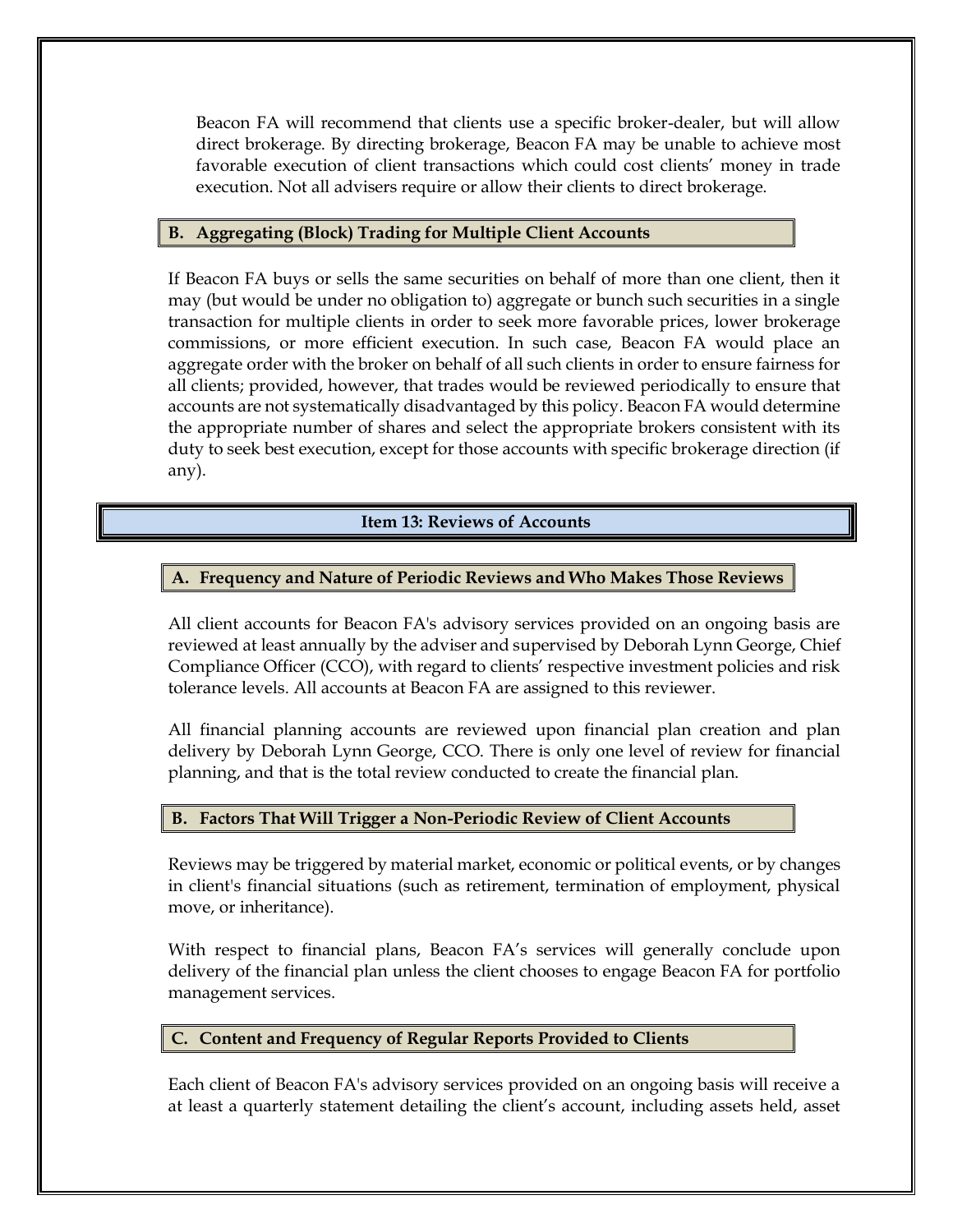value, and calculation of fees. This written report will come from the custodian. Beacon FA will also provide at least annually a separate written report to the client.

Each financial planning client will receive the financial plan upon completion.

#### **Item 14: Client Referrals and Other Compensation**

<span id="page-22-0"></span>**A. Economic Benefits Provided by Third Parties for Advice Rendered to Clients (Includes Sales Awards or Other Prizes)**

All benefits from TD Ameritrade have been previously disclosed.

#### <span id="page-22-1"></span>**B. Compensation to Third Party Personnel for Client Referrals**

Beacon FA compensates third party solicitors for client referrals. All compensation with respect to the foregoing will be fully disclosed to each client to the extent required by applicable law.

#### **Item 15: Custody**

<span id="page-22-2"></span>When advisory fees are deducted directly from client accounts at client's custodian, Beacon FA will be deemed to have limited custody of client's assets and must have written authorization from the client to do so. Clients will receive all account statements and billing invoices that are required in each jurisdiction, and they should carefully review those statements for accuracy.

#### **Item 16: Investment Discretion**

<span id="page-22-3"></span>Beacon FA provides discretionary and non-discretionary investment advisory services to clients. The client contract established with each client sets forth the discretionary authority for trading. Where investment discretion has been granted, Beacon FA generally manages the client's account and makes investment decisions without consultation with the client as to when the securities are to be bought or sold for the account, the total amount of the securities to be bought/sold, what securities to buy or sell, or the price per share. In some instances, Beacon FA's discretionary authority in making these determinations may be limited by conditions imposed by a client (in investment guidelines or objectives, or client instructions otherwise provided to Beacon FA.

# **Item 17: Voting Client Securities (Proxy Voting)**

<span id="page-22-4"></span>Beacon FA will not ask for, nor accept voting authority for client securities. Clients will receive proxies directly from the issuer of the security or the custodian. Clients should direct all proxy questions to the issuer of the security.